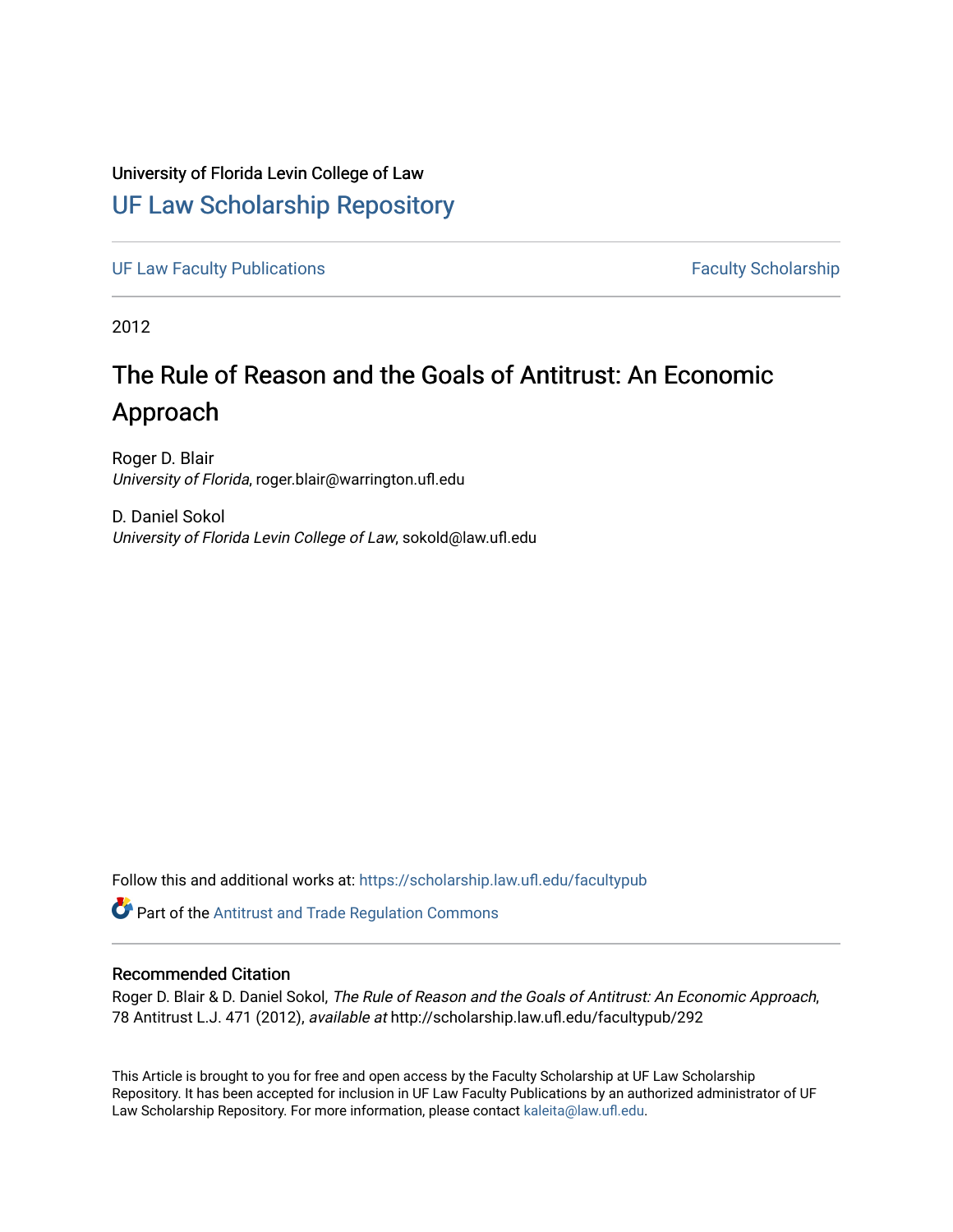## THE RULE OF REASON AND THE GOALS OF ANTITRUST: AN ECONOMIC APPROACH

## ROGER D. BLAIR D. DANIEL SOKOL\*

Since its inception, the Sherman Act's broad language has required judicial interpretation to separate lawful and unlawful conduct under its terms. It is one thing to broadly proscribe collusion and monopolizing behavior, but quite another to apply these broad prohibitions in specific circumstances. Over time, as the Supreme Court interpreted the Sherman Act, certain practices became unlawful per se. A plaintiff—public or private—had only to prove the fact of the conduct to prevail because the deleterious effects of that conduct were presumed without further inquiry. Business conduct that was not presumptively unlawful was evaluated under the rule of reason to determine whether, on balance, the conduct at issue should be condemned.

Some of the per se treatment deserved the per se label, and some did not. For practices with categorically unambiguous competitive effects, antitrust per se rules are appropriate.1 As our economic understanding of some conduct has improved, some per se rules have been abandoned and replaced by rule of reason analysis.2 Supreme Court opinions that went too far in condemning practices that might be procompetitive or competitively neutral have been the

<sup>\*</sup> Department of Economics, University of Florida, and Faculty of Law, University of Florida, respectively. The authors have benefited from the advice of several colleagues: H.E. Frech, III, Jeffrey Harrison, Jill Herndon, Herbert Hovenkamp, Keith Hylton, and John Lopatka. Jessica Haynes made valuable contributions to an earlier draft.

<sup>1</sup> HERBERT HOVENKAMP, THE ANTITRUST ENTERPRISE 115–16 (2005).

<sup>2</sup> ANDREW I. GAVIL, WILLIAM E. KOVACIC, & JONATHAN B. BAKER, ANTITRUST LAW IN PERSPECTIVE: CASES, CONCEPTS AND PROBLEMS IN COMPETITION POLICY 358 (2002) (noting that after the *Sylvania* decision "the Court systematically went about the task of dismantling many of the per se rules it had created in the prior fifty years, and increasingly turned to modern economic theory to inform its interpretation and application of the Sherman Act"). As a corollary, the move to a rule of reason analysis has resulted in higher litigation costs because of the complexities involved in the use of that standard. Frank H. Easterbrook, *The Limits of Antitrust*, 63 TEX. L. REV. 1, 12–13 (1984).

**<sup>78</sup> Antitrust Law Journal No. 2 (2012). Copyright 2012 American Bar Association. Reproduced by permission. All rights reserved. This information or any portion thereof may not be copied or disseminated in any form or by any means or downloaded or stored in an electronic database or retrieval system without the express written consent of the American Bar Association.**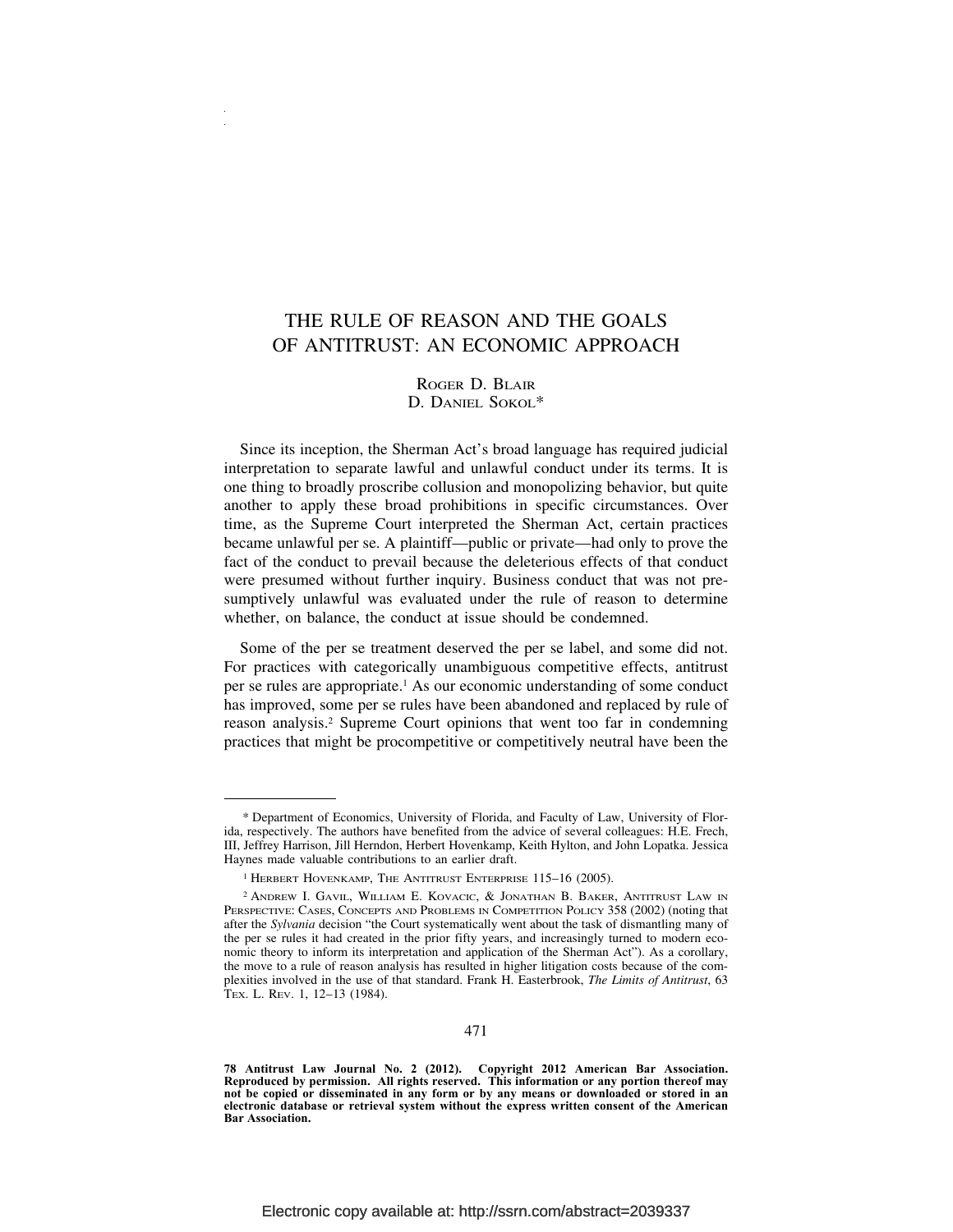subject of much scholarly criticism.<sup>3</sup> In many instances, the lower courts undermined the force of those unfortunate precedents by drawing the proverbial "distinction without a difference."4 This set of conflicting lower court decisions finally attracted the Supreme Court's attention.

We have witnessed the Court's reconsideration of several unfortunate precedents and the consequential demise of per se rules involving boycotts,<sup>5</sup> vertical price restraints,<sup>6</sup> and vertical non-price restraints.<sup>7</sup> Today, the courts analyze each of these practices under the rule of reason.

It is important to identify the goal of antitrust so a rule of reason analysis can proceed in a consistent and logical fashion.8 The rule of reason involves more open-ended inquiry than that of a per se analysis, moving antitrust away from rules and toward a standard. It is important, therefore, to have a clear statement of the welfare standard to be employed in promoting the goal of antitrust policy under a rule of reason analysis. In the absence of clear guidance from the Supreme Court, it is left to the discretion of the lower courts which of two standards—consumer welfare or total welfare—will be followed.

<sup>3</sup> Christina Bohannan & Herbert Hovenkamp, *IP and Antitrust: Errands into the Wilderness* 3–7 (Univ. of Iowa Legal Studies, Research Paper No. 09-16, 2009) (describing the evolution in antitrust thinking in academia, the antitrust agencies, and the courts).

<sup>4</sup> *See, e.g*., Cont'l T.V., Inc. v. GTE Sylvania Inc., 433 U.S. 36 (1978) (describing the meaningless distinction made by the Court in *Schwinn*); *see also* Khan v. State Oil Co., 93 F.3d 1358 (7th Cir. 1996) (Posner, J.) (offering a tongue-in-cheek refusal to undermine an unwise Supreme Court precedent).

<sup>5</sup> *See* Nw. Wholesale Stationers, Inc. v. Pac. Stationery & Printing Co.*,* 472 U.S. 284 (1985) (correcting a popular misconception that boycotts were illegal per se); *see also* FTC v. Ind. Fed'n of Dentists, 476 U.S. 477 (1986) (declining to treat the refusal to deal as per se unlawful); Joseph P. Bauer, *Per Se Illegality of Concerted Refusals to Deal: A Rule Ripe for Reexamination*, 79 COLUM. L. REV. 685 (1979) (criticizing the per se treatment of boycotts).

<sup>6</sup> With respect to maximum resale pricing, *State Oil Co. v. Khan*, 552 U.S. 3 (1997), overruled *Albrecht v. Herald Co.*, 390 U.S. 145 (1968). *See generally* Roger D. Blair & John. E. Lopatka, Albrecht *Overruled—at Last*, 66 ANTITRUST L.J. 537 (1998) (providing a legal and economic analysis of maximum resale pricing); Roger D. Blair & John E. Lopatka, *The* Albrecht *Rule After* Khan*: Death Becomes Her*, 74 NOTRE DAME L. REV. 123 (1998) (same). With respect to minimum resale price restraints, *Leegin Creative Leather Products, Inc. v. PSKS, Inc.*, 551 U.S. 877 (2007), overruled *Dr. Miles Medical Co. v. John D. Park & Sons Co.*, 220 U.S. 373 (1911). *See generally* Symposium, *Antitrust Analysis of Resale Price Maintenance After* Leegin, 55 ANTITRUST BULL. 1 (2010) (describing the controversy spawned by the *Leegin* decision).

<sup>7</sup> With respect to non-price vertical restraints, *Continental T.V., Inc. v. GTE Sylvania Inc.*, 433 U.S. 36 (1978), overruled *United States v. Arnold, Schwinn & Co.*, 388 U.S. 365 (1967). *See* Robert Bork, *Vertical Restraints:* Schwinn *Overruled*, 1977 SUP. CT. REV. 171 (celebrating the *Sylvania* decision).

<sup>8</sup> In our view, there can be only a single goal if one values consistency and logic. We make the case for total welfare as the single goal of antitrust.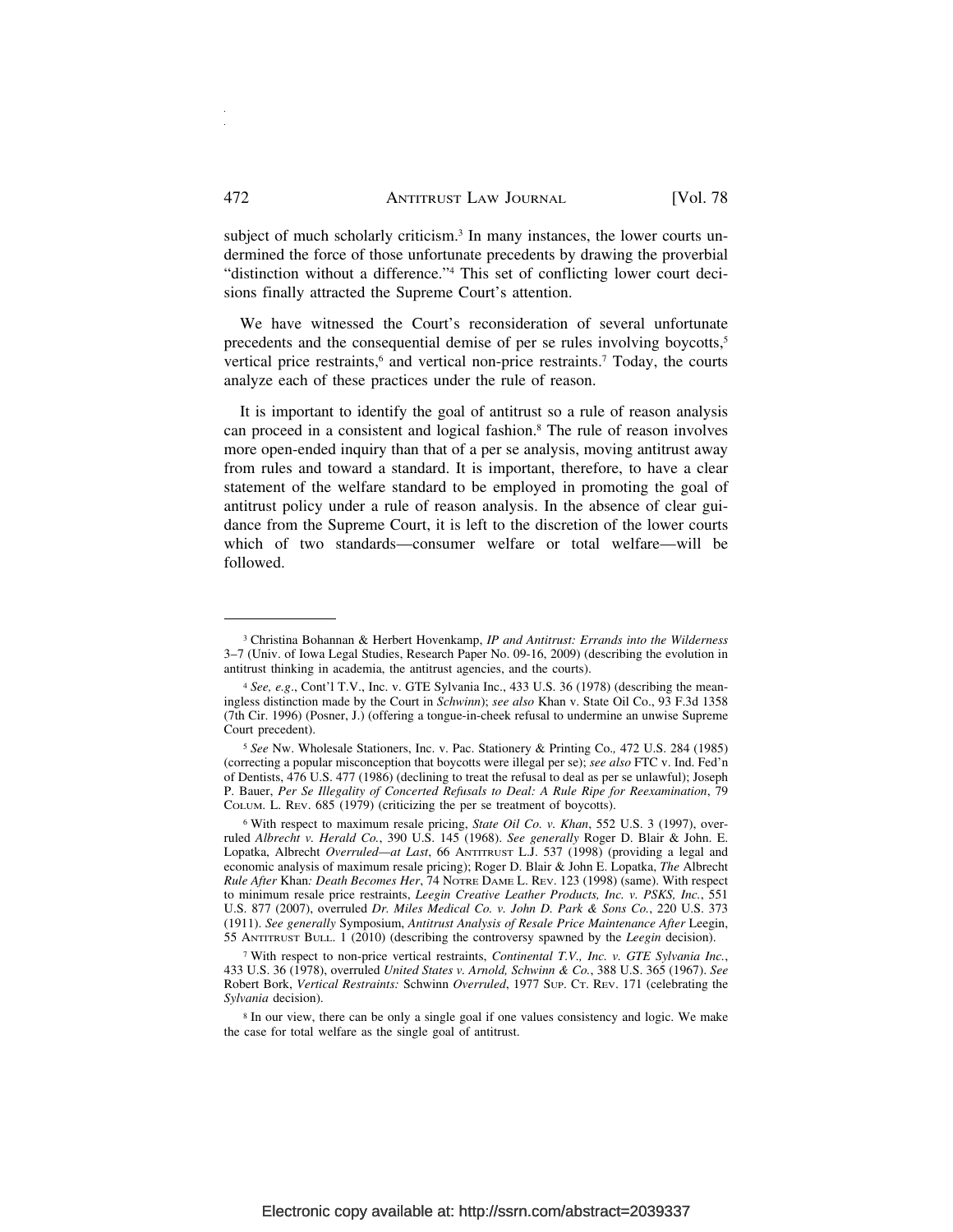Robert Bork noted that to effectively implement antitrust law, its goals must be determined.9 This guidance is especially important when analyzing conduct under the rule of reason. As we discuss in this article, the goal of antitrust has not been articulated clearly by the Supreme Court. This lack of clear guidance has led to uncertain and inconsistent outcomes under the rule of reason both at the Supreme Court and lower court levels.

The goal of antitrust, as understood by economic analysis, involves a choice of either total welfare or consumer welfare. Total welfare reflects the overall economic surplus from both producers and consumers. In contrast, consumer welfare refers to the surplus that goes only to consumers and does not include producer surplus. Though this distinction may be clear in the abstract, the problem is in its implementation by the courts. As we will explore, the ambiguity arose as a result of Bork's use of the term "consumer welfare" when he meant total welfare.<sup>10</sup> Not understanding this distinction, the Supreme Court quoted Bork when it suggested that the Sherman Act is a "consumer welfare prescription."<sup>11</sup> Consequently, when courts today use the term "consumer welfare," it is unclear if the term's meaning is literal or if it is being used as Bork intended.

From an economic perspective, the rule of reason inquiry should center on total welfare. If a defendant's conduct reduces total welfare, it would be deemed "unreasonable" and, therefore, should be unlawful; if it does not reduce total welfare, it would not be deemed unreasonable and, therefore, should be lawful. We propose using the Kaldor-Hicks compensation principle to evaluate the impact of various business practices on total welfare.12 This approach provides an economically sound methodology for separating objectionable and unobjectionable behavior.

In Part I, we review the Supreme Court's guidance on the standard for conducting a rule of reason analysis. Put simply, the Supreme Court has failed to identify clearly what standard to use. While a case can be made for total welfare as the guiding principle, which is the standard that we advocate, an

<sup>9</sup> ROBERT H. BORK, THE ANTITRUST PARADOX: A POLICY AT WAR WITH ITSELF 50 (1978) [hereinafter ANTITRUST PARADOX].

<sup>&</sup>lt;sup>10</sup> *Id.* at 66, 97 (arguing that antitrust law should adopt what Bork terms a "consumer welfare" standard for illegality, but then equating this standard with "total welfare," as that term is understood in economics).

<sup>&</sup>lt;sup>11</sup> Reiter v. Sonotone Corp., 442 U.S. 330, 343 (1979) (quoting BORK, ANTITRUST PARADOX, *supra* note 9, at 66).

<sup>12</sup> *See* RICHARD E. JUST, DARRELL L. HUETH & ANDREW SCHMITZ, THE WELFARE ECONOMICS OF PUBLIC POLICY: A PRACTICAL APPROACH TO PROJECT AND POLICY EVALUATION 32–38 (2004) [hereinafter WELFARE ECONOMICS] (discussing the Kaldor-Hicks compensation principle); see also John Hicks, *The Foundations of Welfare Economics*, 49 Econ. J. 696 (1939); Nicholas Kaldor, *Welfare Propositions in Economic and Interpersonal Comparisons of Utility*, 49 ECON. J. 549 (1939).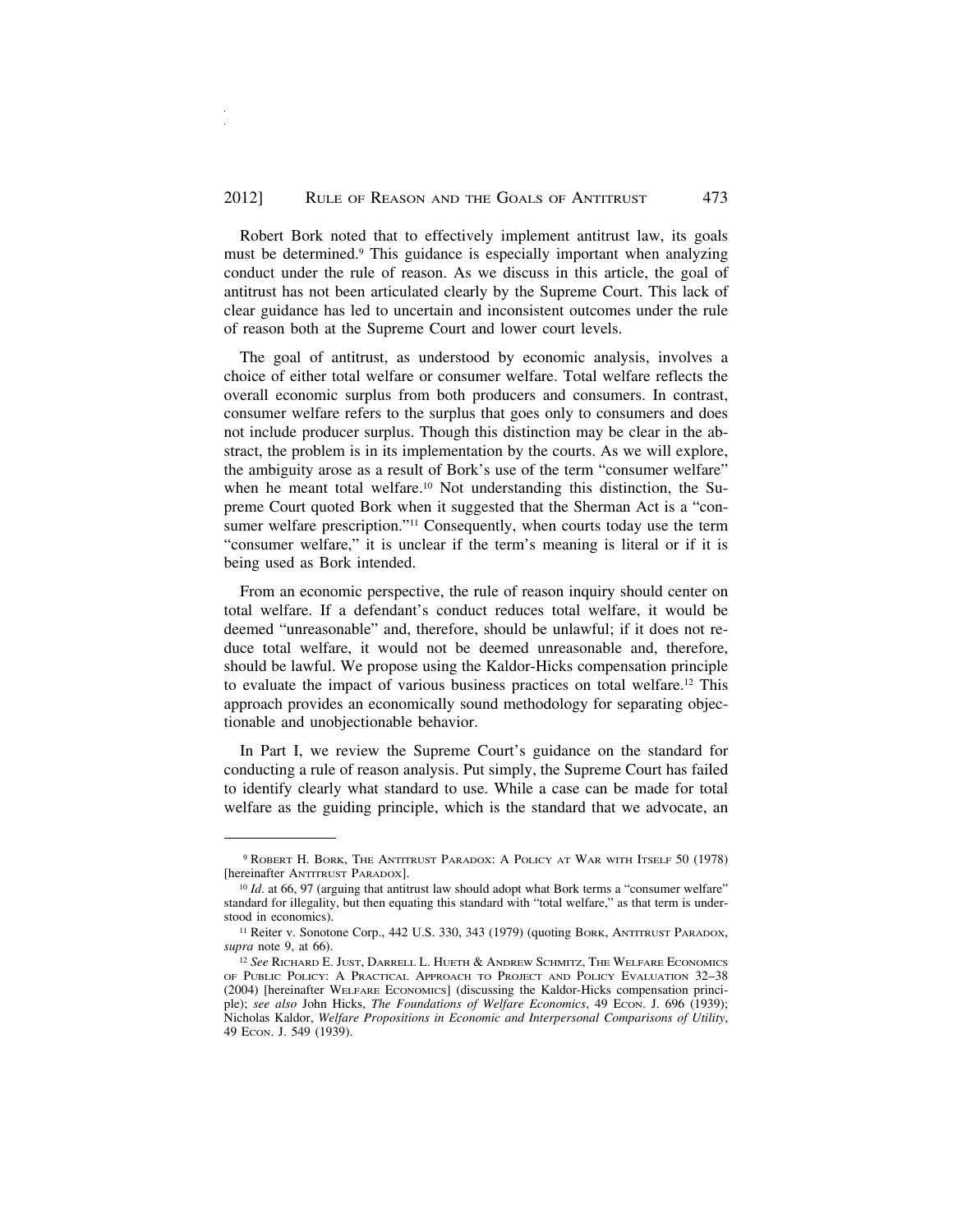argument also can be made, based upon case law, for consumer welfare. Although the term "consumer welfare" dominates at both the Supreme Court and lower court levels,<sup>13</sup> a comprehensive reading of the case law suggests that the Court has alternatively suggested either the consumer welfare or total welfare as the correct standard.

In most simple cases, the antitrust welfare standard does not matter. Beyond these simple cases, however, there are more complicated cases for which the welfare standard does matter. The welfare standard matters precisely because one cannot undertake a rule of reason analysis without knowing what standard to apply. Because the rule of reason analysis within antitrust case law has expanded over the past forty years, the need to have a consistent and logical analysis of rule of reason is more important than ever before.

This article introduces the first set of complicated cases where the standard matters in Part II, where we discuss the efficiency trade-off. Next is Part III, in which we analyze the countervailing efficiencies that are accompanied by increased market power flowing from joint ventures or mergers. We also turn our attention to mergers or agreements that turn a monopoly (or a monopsony) into a bilateral monopoly, another instance in which the welfare standard affects whether the particular arrangement should be condemned under the rule of reason. In Part IV, we analyze restraints that have no apparent effect on total welfare but do have pronounced distributive effects. Finally, we close the article with comments in Part V on how to solve the policy dilemma of the implementation of a proper goal of antitrust.

#### I. THE RULE OF REASON IN ANTITRUST

The rule of reason in antitrust law has its foundations in common law. The common law, however, employs a rule of reason analysis that weighs a wider range of total costs and benefits in resolving legal conflicts than is considered under the antitrust laws. As Keith Hylton points out: "The modern rule of reason in antitrust is a narrower test, in the sense that it examines a narrower set of issues."14 With the demise of many per se rules in antitrust, it has become increasingly important to understand more fully the scope of the rule of reason in antitrust.

For this, one naturally turns to the Supreme Court for instruction. In particular, we seek guidance on the goal of antitrust: to promote *total* welfare, *consumer* welfare, or some other objective. Beyond that, we also seek guidance on the scope of the costs and benefits that are cognizable in an antitrust rule of

<sup>13</sup> *See* Herbert J. Hovenkamp, Distributive Justice and Consumer Welfare in Antitrust (Aug. 3, 2011), *available at* http://ssrn.com/abstract=1873463 [hereinafter Distributive Justice].

<sup>14</sup> KEITH N. HYLTON, ANTITRUST LAW: ECONOMIC THEORY AND COMMON LAW EVOLUTION 116 (2003).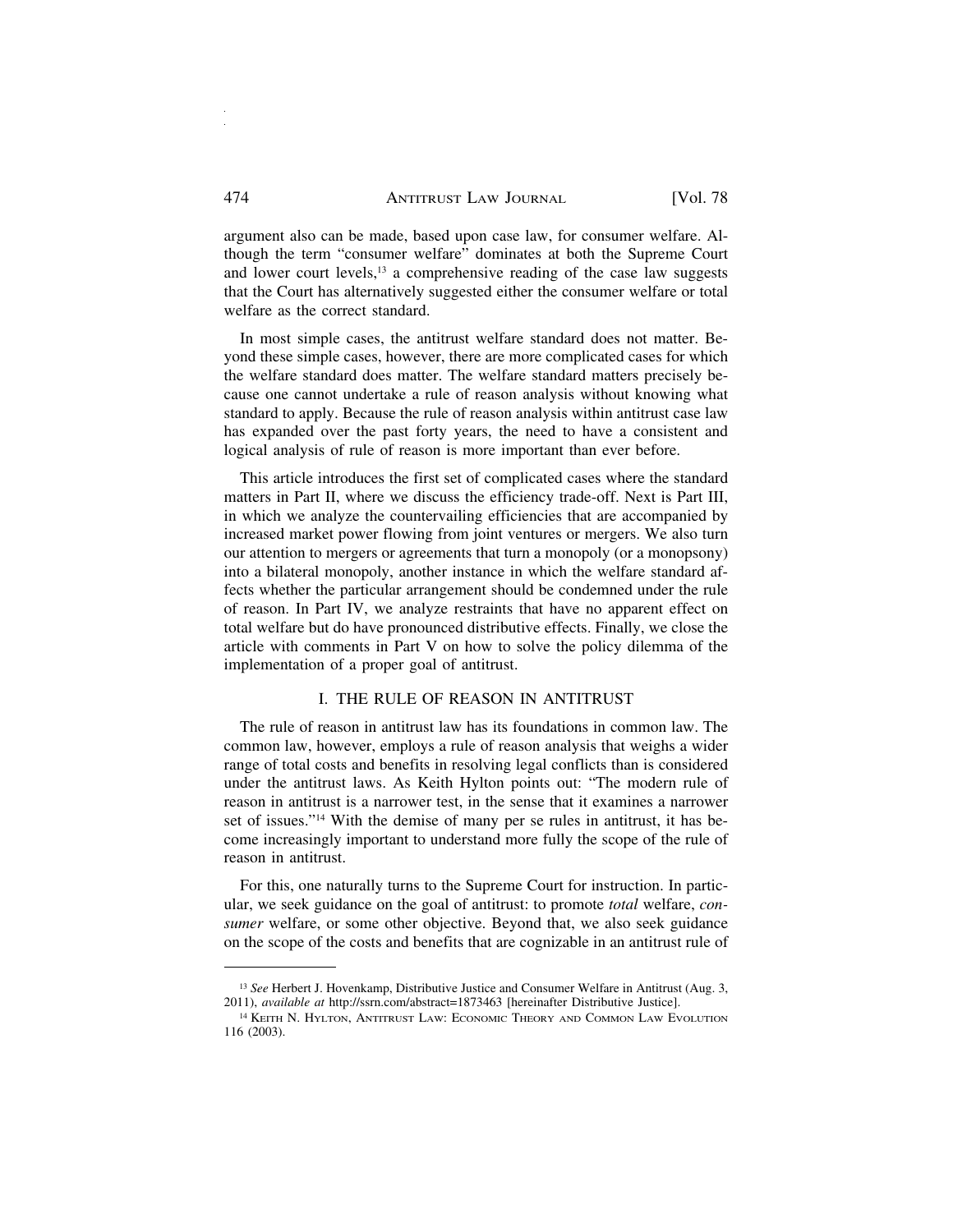reason inquiry.15 The Court, however, has not been as helpful as one might wish since the Chicago revolution.

It is clear that the rule of reason is aimed at determining the competitive effects of a business practice under review. In order to implement the rule of reason, however, it is necessary to know what "value" or "values" the antitrust laws should promote.16 Although some support can be found for other values,<sup>17</sup> the most prominent are consumer welfare and total welfare. In many, if not most, circumstances, judgments on reasonableness will be invariant across these two goals. There are, however, restraints that may be reasonable on total welfare grounds but unreasonable on consumer welfare grounds. Consequently, it is important to identify the policy goal being pursued.

One factor that motivates the study of the appropriate welfare standard has been the continued divergence within the academy and case law on the standard. Posner, however, suggests that there is a single belief on this standard:

Almost everyone professionally involved in antitrust today—whether as litigator, prosecutor, judge, academic, or informed observer—not only agrees that the only goal of the antitrust laws should be to promote economic welfare, but also agrees on the essential tenets of economic theory that should be used to determine the consistency of specific business practices with that goal.18

In Posner's formulation, this goal is based upon a total welfare calculation.19 Though Posner is correct in stating the majority position, it is interest-

<sup>&</sup>lt;sup>15</sup> In *National Society of Professional Engineers v. United States*, 435 U.S. 679 (1978), Justice Stevens, writing for the majority, appeared to limit the inquiry to costs and benefits in the market in which the restraint occurs, i.e., the Court relied on a partial equilibrium analysis. This means that effects—good and bad—in related markets are irrelevant to the inquiry. If, for example, there were a restraint in the beef market, the impact in the markets for substitutes (chicken, pork, tofu) or the markets for complements (potatoes, condiments) would not be considered. Nor would the impacts in the input markets (cattle, labor) be considered. *Professional Engineers*' narrowing of the inquiry clearly makes it more manageable, but it does not necessarily yield the socially optimal results from an economic perspective. This, of course, assumes that we do not consider non-market effects and externalities. *See* Richard M. Brunell, *The Social Costs of Mergers: Restoring "Local Control" as a Factor in Merger Policy*, 85 N.C. L. REV. 149 (2006); Christopher R. Leslie, *Achieving Efficiency Through Collusion: A Market Failure Defense to Horizontal Price-Fixing*, 81 CALIF. L. REV. 243 (1993).

<sup>16</sup> See Robert H. Bork, *Legislative Intent and the Policy of the Sherman Act*, 9 J.L. & ECON. 7 (1966) [hereinafter *Legislative Intent*].

<sup>17</sup> *See, e.g.*, Richard Hofstadter, *What Happened to the Antitrust Movement, in* THE PARANOID STYLE IN AMERICAN POLITICS (1965); WILLIAM LETWIN, LAW AND ECONOMIC POLICY IN AMERICA: THE EVOLUTION OF THE SHERMAN ANTITRUST ACT (1965); RUDOLPH J.R. PERITZ, COMPETITION POLICY IN AMERICA, 1888–1992 (1996); HANS B. THORELLI, THE FEDERAL ANTI-TRUST POLICY: ORIGINATION OF AN AMERICAN TRADITION (1955); Thomas J. DiLorenzo, *The Origins of Antitrust: An Interest-Group Perspective*, 5 INT'L REV. L. & ECON. 73 (1985).

<sup>18</sup> RICHARD A. POSNER, ANTITRUST LAW ix (2d ed. 2001).

<sup>19</sup> *Id*. at 23–24.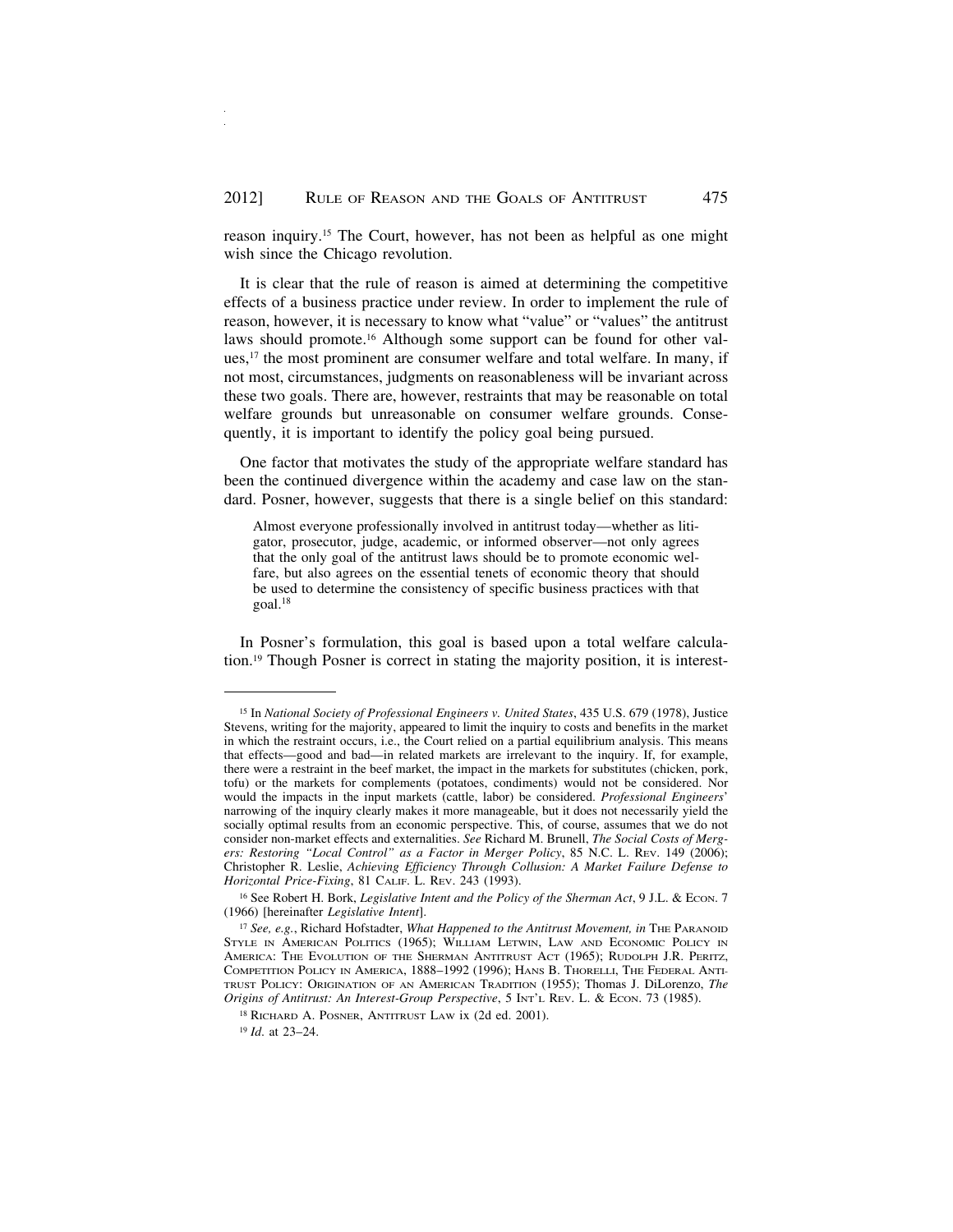ing to note that his position has been taken primarily by economists and law professors who draw from the Chicago School heritage.20

The Supreme Court has left ambiguous whether consumer or total welfare should be used as the appropriate standard. Many of the Court's opinions are confusing because of the effects of Bork's powerful influence.<sup>21</sup> In 1966, Bork analyzed the legislative intent of the Sherman Act.22 He argued that economic efficiency should be the guiding principle, which means total welfare, but he called this "consumer welfare." This was a poor choice of words. Over 100 court cases today cite to Bork explicitly when referring to the "consumer welfare" goal of the antitrust laws, making it difficult to know precisely what the court means when it refers to "consumer welfare."23 These cases range from Supreme Court cases (most recently *Leegin*<sup>24</sup>) to lower court decisions.

The desire to promote consumer welfare over total welfare has been made on democratic grounds<sup>25</sup> and on similar grounds of supporting the political bargain of antitrust.26 For example, Robert Lande has argued for a consumer welfare standard as a tie-breaker when there is a difference between consumer and total welfare. In his earliest work on the topic he argued for legal rules in mergers that would "incorporat[e] both efficiency and distributive considerations into the formulation of merger guidelines."27 In some circumstances, this is without problem. In others, wealth distribution would assume primacy

<sup>20</sup> *See e.g.*, MASSIMO MOTTA, COMPETITION POLICY, THEORY AND PRACTICE (2004); Robert H. Bork, *The Goals of Antitrust Policy*, 57 AM. ECON. REV. 242 (May 1967); Dennis W. Carlton, *Does Antitrust Need to Be Modernized?*, 21 J. ECON. PERSP., Summer 2007, at 155; Kenneth G. Elzinga, *The Goals of Antitrust: Other than Competition and Efficiency, What Else Counts?*, 125 U. PA. L. REV. 1191 (1977); Joseph Farrell & Michael L. Katz, *The Economics of Welfare Standards in Antitrust*, 2 COMPETITION POL'Y INT'L 3 (2006); Alan J. Meese, *Debunking the Purchaser Welfare Account of Section 2 of the Sherman Act: How Harvard Brought Us a Total Welfare Standard and Why We Should Keep It*, 85 N.Y.U. L. REV. 659 (2010); Richard A. Posner, *The Chicago School of Antitrust*, 127 U. PA. L. REV. 925, 932 (1979); Donald F. Turner, *The Scope of Antitrust and Other Economic Regulatory Policies*, 82 HARV. L. REV. 1207, 1208–09 (1969).

<sup>21</sup> Barak Y. Orbach, *The Antitrust Consumer Welfare Paradox*, 7 J. COMPETITION L. & ECON. 133, 134–35 (2011).

<sup>22</sup> Bork, *Legislative Intent*, *supra* note 16.

<sup>23</sup> A Westlaw search in the "ALLFEDS" and "SCT" databases finds that there are 18 Supreme Court cases and 180 total federal court cases that cited to Bork's *Antitrust Paradox*. Most of these cases, however, do not seem to appreciate the context in which Bork wrote.

<sup>24</sup> Leegin Creative Leather Prods., Inc. v. PSKS, Inc., 551 U.S. 877 (2007).

<sup>25</sup> John B. Kirkwood & Robert H. Lande, *The Fundamental Goal of Antitrust: Protecting Consumers, Not Increasing Efficiency*, 84 NOTRE DAME L. REV. 191, 237 (2008).

<sup>26</sup> Jonathan B. Baker, *Competition Policy as a Political Bargain*, 73 ANTITRUST L.J. 483, 486 (2006). We do not believe that consumer welfare is necessarily merely distributive. Once a court chooses a consumer welfare standard, it tries to maximize consumer surplus within the consumer welfare approach (but remains willing to sacrifice productive efficiency).

<sup>27</sup> Robert H. Lande, *Wealth Transfers as the Original and Primary Concern for Antitrust: The Efficiency Interpretation Challenged*, 34 HASTINGS L.J. 65, 148–49 (1982).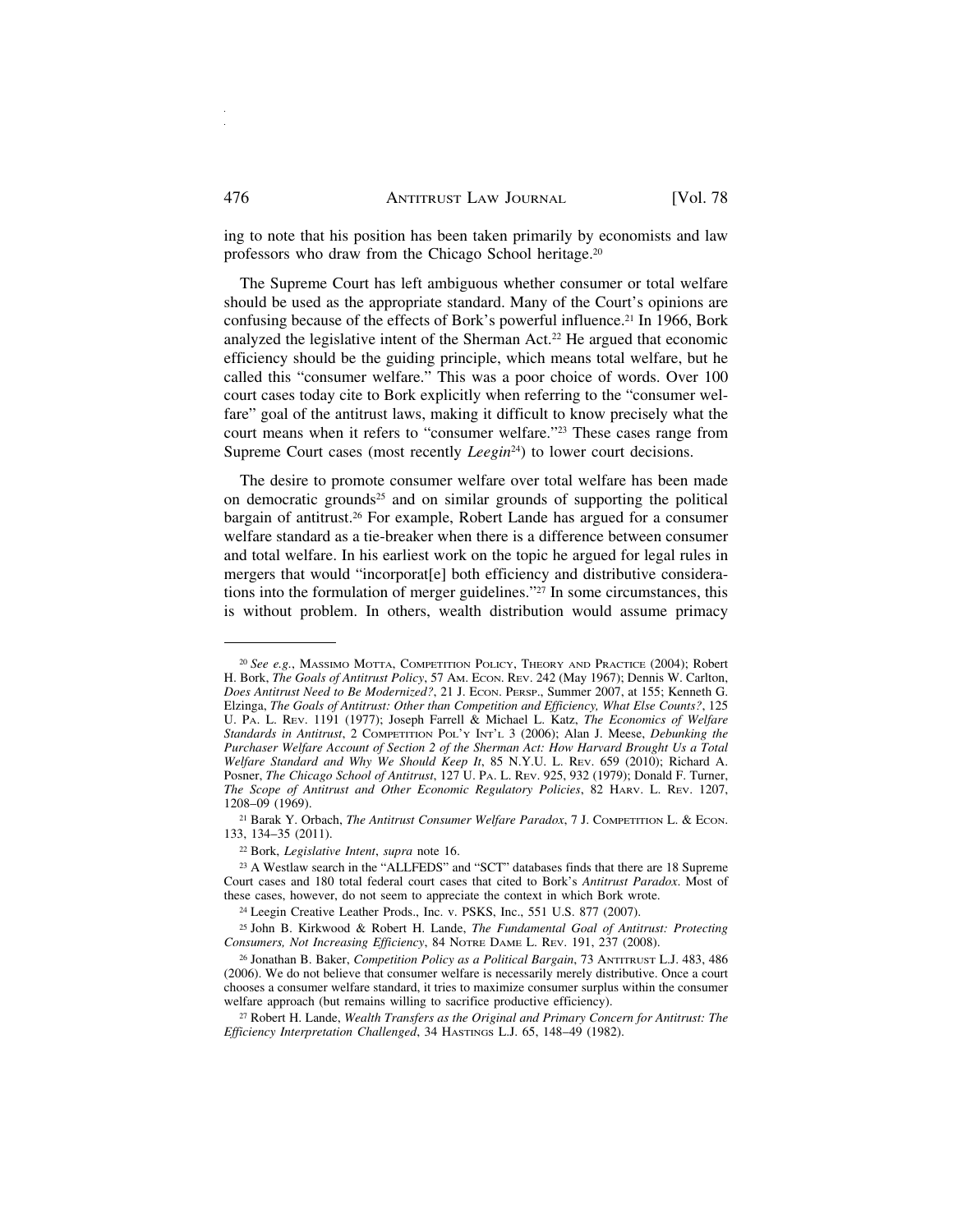based upon Congressional intent.28 Lande also combines small business protection and consumer welfare goals, although he notes the primacy of consumer welfare in this calculation.<sup>29</sup>

Based on the somewhat ambiguous instructions from the Supreme Court, it is unclear whether a rule of reason inquiry should focus on consumer welfare or on total welfare. This lack of clarity did not need to be the case. Had the Court consistently followed the economic logic of *Continental T.V., Inc. v. GTE Sylvania Inc*, we would not have the ambiguity that exists today*.* 30 Justice White's concurring opinion characterizes the position of the Court in *Sylvania* as "view[ing] the Sherman Act as directed solely to economic efficiency . . . ."31 Since White cited Bork when referring to economic efficiency, one may infer that he meant total welfare.

Unfortunately, the Court subsequently decided *Brunswick*32 that very year using a different logic from what it had set out in *Sylvania*. In his *Brunswick* opinion, Justice Marshall discussed the Congressional intent of the Sherman Act.33 The plaintiff in *Brunswick* sought treble damages for injustices that flowed from enhanced lawful competition provided by Brunswick. Marshall pointed out that awarding lost profits to the competitor was not in the spirit of the antitrust laws. Marshall found support for this position in the legislative debates on treble damages. In these debates, the legislative history suggested that the trebling of damages provided individual consumers with a remedy against the anticompetitive behavior of firms. Thus, *Brunswick* seems to favor a consumer welfare standard. Our inference here is somewhat tentative, however, because *Brunswick* dealt with cognizable damages rather than the lawfulness of Brunswick's business practices.

Two years later, in *Reiter*, 34 the central issue was whether consumers had standing to sue for overcharge damages. Following *Sylvania*, the Court cited Bork's consumer welfare standard. In this case, however, it is much less clear

<sup>28</sup> *Id*. at 151. This interpretation of the legislative history is not uniform. Bork argued that the Sherman Act was based on efficiency. BORK, ANTITRUST PARADOX, *supra* note 9, at 66. Some scholars, however, reject this view as not supported by the legislative history. *See* Orbach, *supra* note 21, at 136 (providing a literature review). Hovenkamp has argued, instead, that the legislative history of the Sherman Act reflects competitor concerns. Herbert Hovenkamp, *Antitrust's Protected Classes*, 88 MICH. L. REV. 1, 28–29 (1988) ("The principal victims of the trust movement of the 1880s—certainly of the trusts that appeared most frequently on Congress' hit list were inefficient small firms, rather than consumers. Competitors were the principal protected class of the Sherman Act.").

<sup>29</sup> Kirkwood & Lande, *supra* note 25, at 210.

<sup>30</sup> 433 U.S. 36 (1977).

<sup>31</sup> *Id*. at 69.

<sup>32</sup> Brunswick Corp. v. Pueblo Bowl-O-Mat, Inc., 429 U.S. 477 (1977).

<sup>33</sup> *Id*. at 488.

<sup>34</sup> Reiter v. Sonotone Corp., 442 U.S. 330 (1979).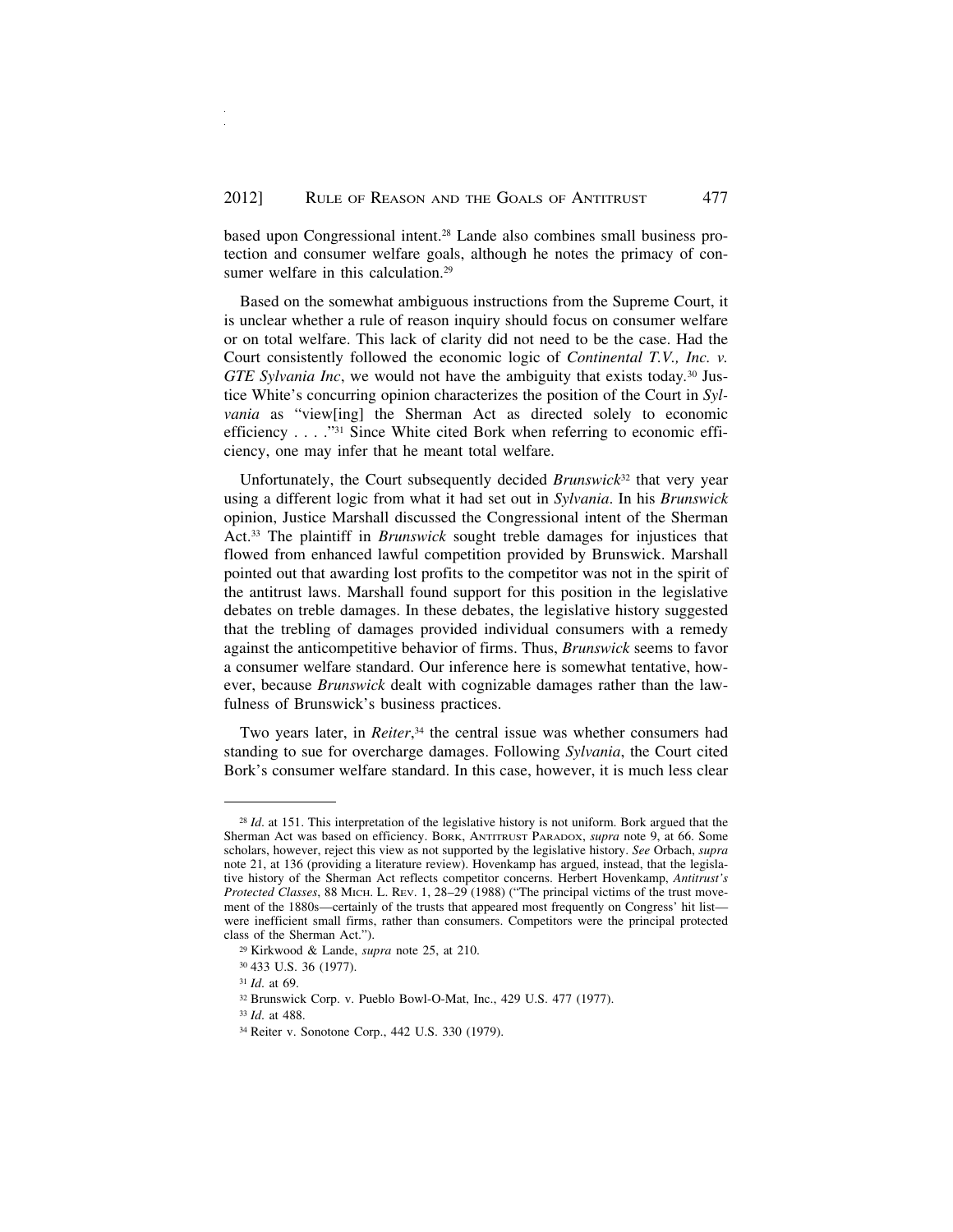that the Court was really concerned with the allocative inefficiency that puts Bork's consumer welfare standard in line with a total welfare standard. Most of the opinion centered on the standing of final consumers under Section 4 of the Clayton Act. In explaining why consumers of final goods had standing, the Court observed that:

Respondents engage in speculation in arguing that the substitution of terms . . . [in § 4 of the Clayton Act] for the broader language originally proposed by Senator Sherman was clearly intended to exclude pecuniary injuries suffered by those who purchase goods and services at retail for personal use . . . . On the contrary, they [the Congressional floor debates] suggest that Congress designed the Sherman Act as a "consumer welfare prescription." Certainly the leading proponents of the legislation perceived the treble-damages remedy of what is now § 4 as a means of protecting consumers from overcharges resulting from price fixing.35

The second sentence, which incorporates Bork's consumer welfare prescription, has been used to suggest that the Court recognized a total welfare goal.<sup>36</sup> The context of its use, however, speaks more to consumer welfare than total welfare.

Similarly, in the Court's *NCAA* opinion,<sup>37</sup> a citation to Bork's consumer welfare principle is muddled by the Court's discussion of consumer welfare. In this case, the University of Oklahoma and the University of Georgia brought suit against the NCAA for fixing the price of telecasts of football games and limiting the number of games that could be televised. While the first charge was per se illegal, the limits on the number of games that could be broadcast were examined under the rule of reason. The Supreme Court focused on the impact of such restraints on consumers. In particular, the Court found that "both [price and output] are unresponsive to consumer preference. This . . . point is perhaps the most significant, since Congress designed the Sherman Act as a 'consumer welfare prescription.'"38

Likewise, in the Court's *Professional Engineers* decision*,* 39 the language and focus of the opinion are also ambiguous on the question of which welfare standard the Court intended to employ. The Court did not find it necessary to consider the actual effects of the restraint on competition, but instead defended the position that competition should determine both the optimal price

<sup>35</sup> *Id*. at 343–44 (citations omitted).

<sup>36</sup> Douglas H. Ginsburg, *Judge Bork, Consumer Welfare, and Antitrust Law*, 31 HARV. J.L. & PUB. POL'Y 449, 452 (2008).

<sup>37</sup> NCAA v. Bd. of Regents of Univ. of Okla., 468 U.S. 85 (1984).

<sup>38</sup> *Id*. at 88 (quoting BORK, ANTITRUST PARADOX, *supra* note 9, at 66). This is actually a reference to Bork's total welfare standard, but the discussion is on true consumer welfare.

<sup>39</sup> Nat'l Soc'y of Prof'l Eng'rs v. United States, 435 U.S. 679 (1978).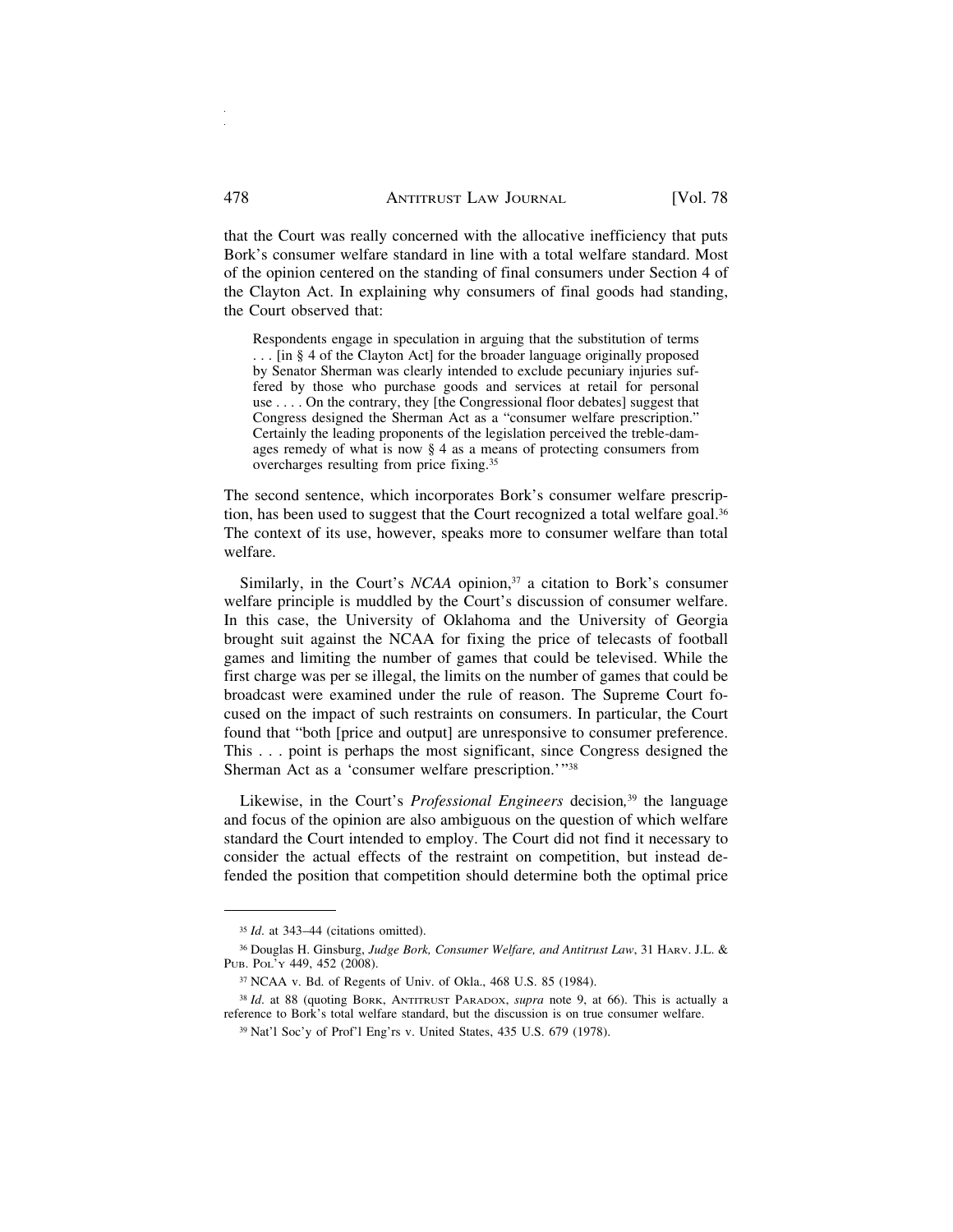and level of product quality. This focus on competition may suggest that the Court's intention was to promote total welfare rather than consumer welfare.

In 1986, the Court again had an opportunity to address the role of a professional association in *Indiana Federation of Dentists*. 40 The opinion similarly relied on the ability of competition to induce the best possible outcomes. To some extent, the following statement clarifies what "value" is in play:

A refusal to compete with respect to the package of services offered to customers, no less than a refusal to compete with respect to the price term of an agreement, impairs the ability of the market to advance *social* welfare by ensuring the provision of desired goods and services to consumers at a price approximating the marginal cost of providing them.<sup>41</sup>

Thus, in *Indiana Federation of Dentists*, the Supreme Court explicitly acknowledges the importance of total welfare.

Yet, this explicit embrace of total welfare has waned in recent years within the case law.42 In *Weyerhaeuser*, 43 for instance, the Court discussed issues of predatory buying and its welfare impact. This decision illustrates that the Supreme Court still does not quite understand the difference between welfare standards. The Court in *Weyerhaeuser* cites to Bork's *Antitrust Paradox* as to why recoupment is necessary for the predation scheme to make economic sense. Yet, the decision suggests a literal reading of consumer welfare—the *Weyerhaeuser* Court revisited the logic of *Brooke Group*<sup>44</sup> to note that "a failed predatory-bidding scheme can be a 'boon to consumers' in the same way that we considered a predatory-pricing scheme to be."45 The Court further notes that predatory bidding and monopsony may not have an effect on consumers, merely an effect on upstream producers and, for this reason, the same legal rules that apply to predatory pricing should apply in the predatory buying context.46

Applying the same rule to predatory pricing and predatory buying would make sense if the two situations were the same. The economics of predatory

<sup>40</sup> FTC v. Ind. Fed'n of Dentists, 476 U.S. 447, 457 (1986). In this case, the dentists collectively refused to provide information to dental insurers that would be used to assess the appropriateness of the proposed dental care. The dentists argued that such review would impair the quality of care.

<sup>41</sup> *Id*. at 459 (emphasis added).

<sup>42</sup> Hovenkamp, Distributive Justice, *supra* note 13, at 11.

<sup>43</sup> Weyerhaeuser Co. v. Ross-Simmons Hardwood Lumber Co., 549 U.S. 312 (2007).

<sup>44</sup> Brooke Group Ltd. v. Brown & Williamson Tobacco Corp., 509 U.S. 209 (1993).

<sup>45</sup> *Weyerhaeuser*, 549 U.S. at 324–25.

<sup>46</sup> *Id*.; *see also* J. Thomas Rosch, *Monopsony and the Meaning of "Consumer Welfare": A Closer Look at* Weyerhaeuser, 2007 COLUM. BUS. L. REV. 353 (2007).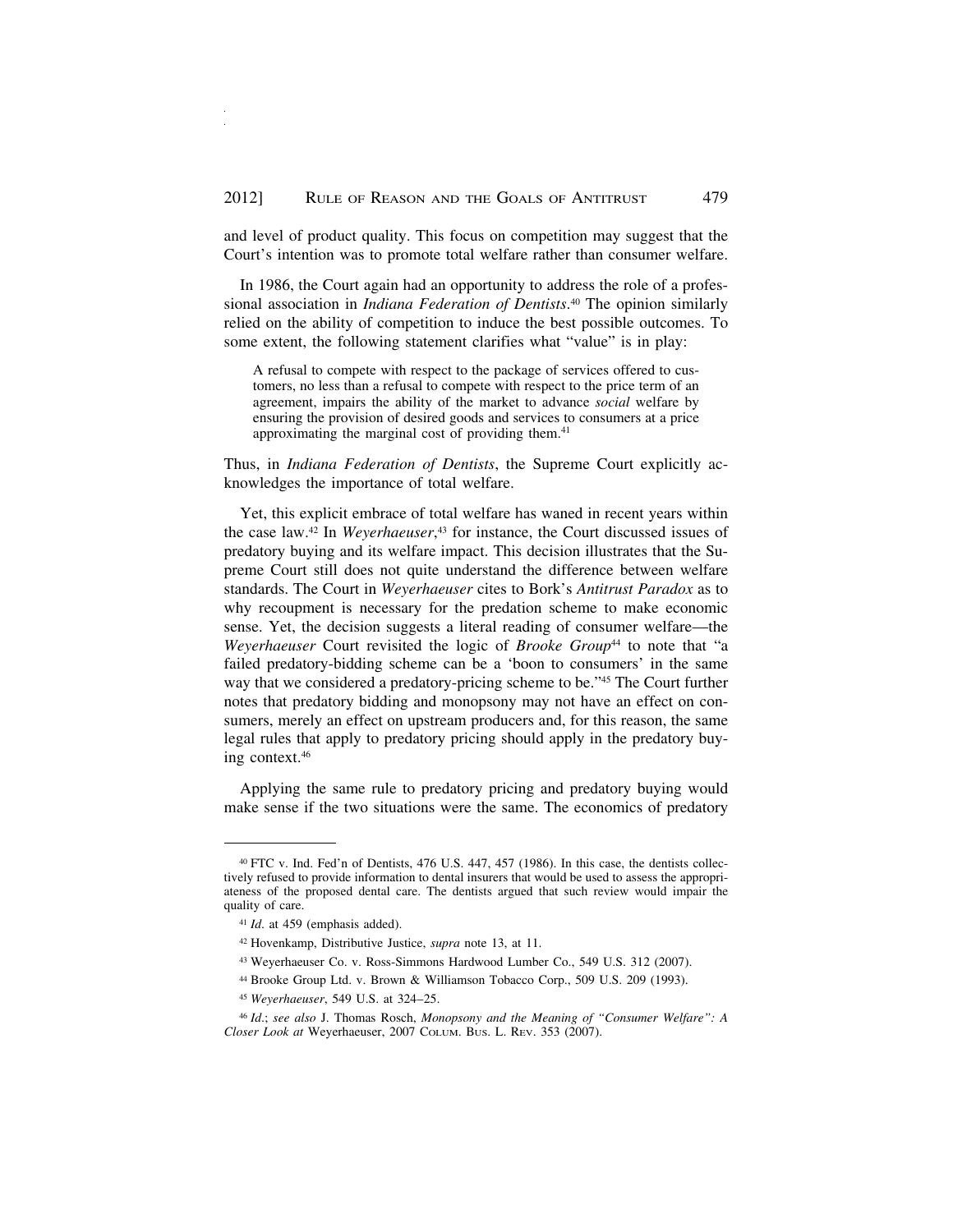pricing and predatory buying, however, are not the same.47 By treating predatory pricing and predatory bidding the same way, the Court created a standard that was underinclusive, effectively allowing a safe harbor for the predatory buyer. This rule can negatively impact total welfare.<sup>48</sup>

The Court's most recent expression of its welfare standard can be found in *Leegin.*49 Transcripts of the proceedings, as well as the language of the Court's opinion, make it clear that the Court supports a consumer welfare standard.<sup>50</sup> The majority opinion includes an unambiguous statement that the Sherman Act and antitrust policy are intended to serve the "interests of consumers."51 It states more fully: "The Sherman Act seeks to maintain a marketplace free of anticompetitive practices . . . . The law assumes that such a marketplace . . . will tend to bring about the lower prices, better products, and more efficient production processes that consumers typically desire."52

Overall, in surveying the Supreme Court's modern opinions, a crystal clear identification of antitrust's goal is as elusive as ever. In the most recent cases, the Court has shied away from some of its earlier misadventures, such as protecting small locally owned businesses.53 Instead, the remaining confusion is choosing between total welfare and consumer welfare as the central goal of antitrust. The Supreme Court seems to shift between consumer welfare and total welfare in determining reasonableness. Most of the Court's opinions arguably favor consumer welfare. Even some opinions that explicitly cite Bork's "consumer welfare" principle, which actually means total welfare, focus on the impact on consumers, suggesting a perspective more consistent with consumer welfare than with total welfare.

It is difficult to say just what the Court really means due to its misuse of terms that have precise meaning in economics. The resulting imprecision is unfortunate because antitrust enforcement would be easier if we fully understood what goal the judiciary is pursuing. As an economic matter, we believe that the reasonableness of a business practice should be determined by its

<sup>47</sup> *See* Roger D. Blair & John E. Lopatka, *Predatory Buying and the Antitrust Laws*, 2008 UTAH L. REV. 415 (describing in detail the complexity of predatory buying).

<sup>48</sup> ROGER D. BLAIR & JEFFREY L. HARRISON, MONOPSONY IN LAW AND ECONOMICS 77 (2010).

<sup>49</sup> Leegin Creative Leather Prods., Inc. v. PSKS, Inc., 551 U.S. 877 (2007).

<sup>50</sup> An exchange between Justice Scalia and the plaintiff's lawyer, Mr. Olson, addresses this directly. "Justice Scalia: Is it the sole object of the Sherman Act to produce low prices? Mr. Olson: No. Justice Scalia: I thought it was consumer welfare. Mr. Olson: Yes, yes, it is. Justice Scalia: And I thought some consumers would prefer more service at a higher price." Linda Greenhouse, *Justices Hear Arguments About Pacts on Pricin*g, N.Y. TIMES, Mar. 27, 2007, at

C1.51 *Leegin*, 551 U.S. at 904.

<sup>52</sup> *Id*. at 909.

<sup>53</sup> *See, e.g.*, Brown Shoe Co. v. United States, 370 U.S. 294, 344 (1962).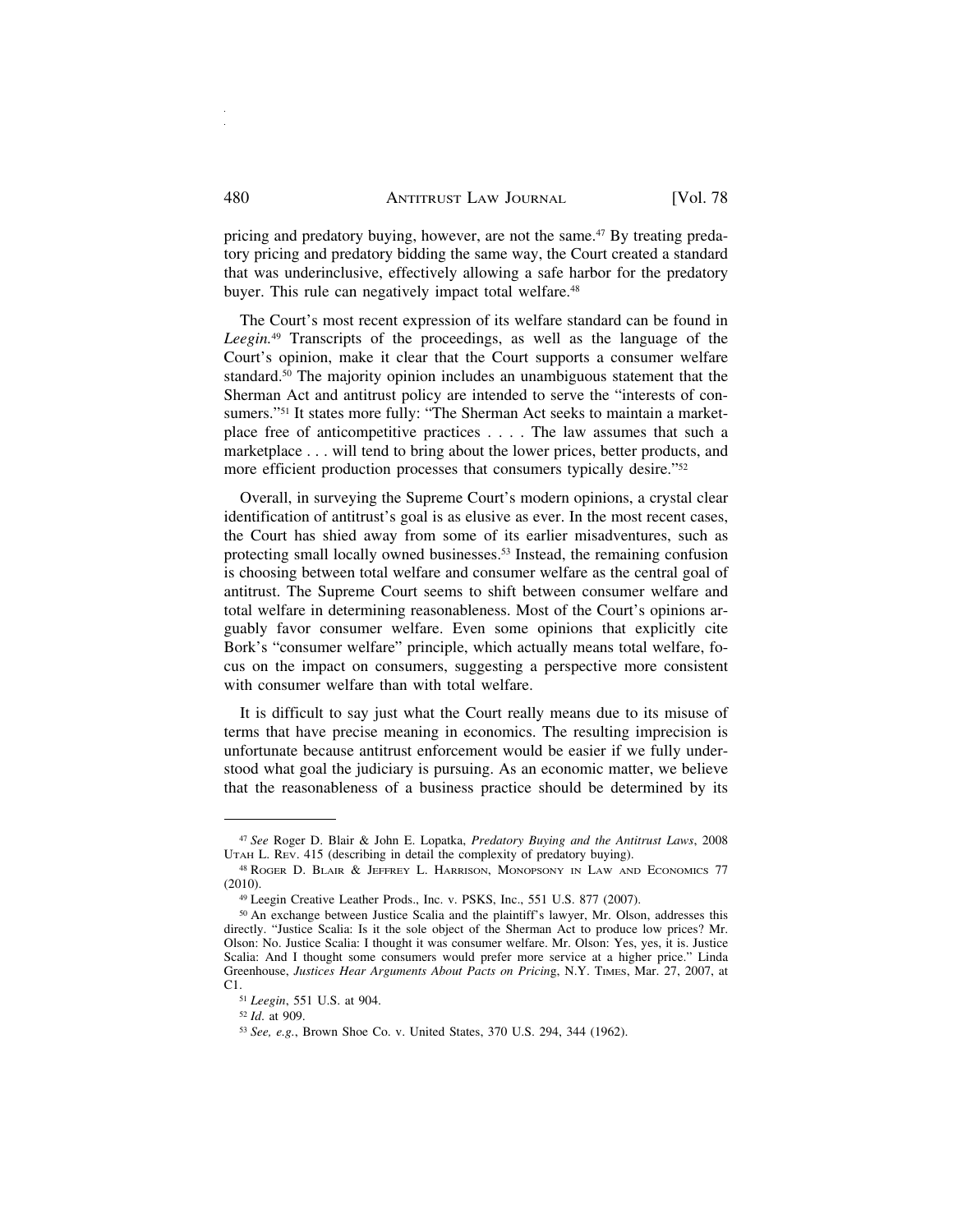impact on total welfare. But we recognize that a credible case—albeit an imperfect one—can be made for consumer welfare. In many cases, using consumer welfare and total welfare lead to the same result. However, complications and inconsistencies do exist in some cases analyzed under the rule of reason and related merger law.

#### II. THE EFFICIENCY TRADE-OFF

In 1968, Oliver Williamson in a path-breaking article discussed the need to weigh the benefits of improved efficiency against the costs of allocative inefficiency.54 A discussion of the Williamson trade-off is essential to understanding the implications of using a consumer or a total welfare standard given that that the Williamson trade-off was the very basis of Bork's efficiency analysis.55 We note that the lessening of competition legal standard under Clayton Section 7 is not precisely the same as a rule of reason analysis as applied by the courts under the Sherman Act. However, from an economic standpoint, the analysis of mergers illustrates the confusion that results from not knowing which welfare standard to use. This analysis of merger efficiencies is also applicable to joint ventures. Unlike mergers, joint ventures are governed by Sherman Section 1 and hence a rule of reason analysis.<sup>56</sup>

In many antitrust cases, because consumer welfare and total welfare move in the same direction, the outcome of a rule of reason analysis will be the same regardless of what standard is used.<sup>57</sup> We focus our analysis primarily on merger-specific cases analyzed under Section 7 of the Clayton Act, where the analysis is similar to the rule of reason, and where the outcome of the substantive analysis may be different depending on whether a consumer welfare or total welfare standard is used.

In this section, we examine the Williamson trade-off that takes place when merger-specific efficiencies are accompanied by an increase in monopoly power. There are some instances in which a business practice improves efficiency, i.e., reduces costs of production and/or distribution. If the practice does not enhance market power, the cost savings will be passed on to some extent to consumers in the form of lower prices.<sup>58</sup> In these cases, there is no complication, and the antitrust policy should be one of benign neglect since

<sup>54</sup> Oliver E. Williamson, *Economies as an Antitrust Defense: The Welfare Trade-Offs*, 58 AM. ECON. REV. 18 (1968).

<sup>55</sup> BORK, ANTITRUST PARADOX, *supra* note 9, at 107–10 (suggesting that Williamson's tradeoff may illustrate all antitrust issues).

<sup>56</sup> *See* 11 HERBERT HOVENKAMP, ANTITRUST LAW ¶ 1910–12 (2d. ed. 2005).

<sup>57</sup> The standard models of monopoly and monopsony are available in most microeconomics textbooks. *See, e.g.*, JEFFREY PERLOFF, MICROECONOMICS 353-59, 533-39 (6th ed. 2011).

<sup>&</sup>lt;sup>58</sup> In the extreme case, where the market is perfectly competitive, the firm will not pass on any firm-specific efficiency.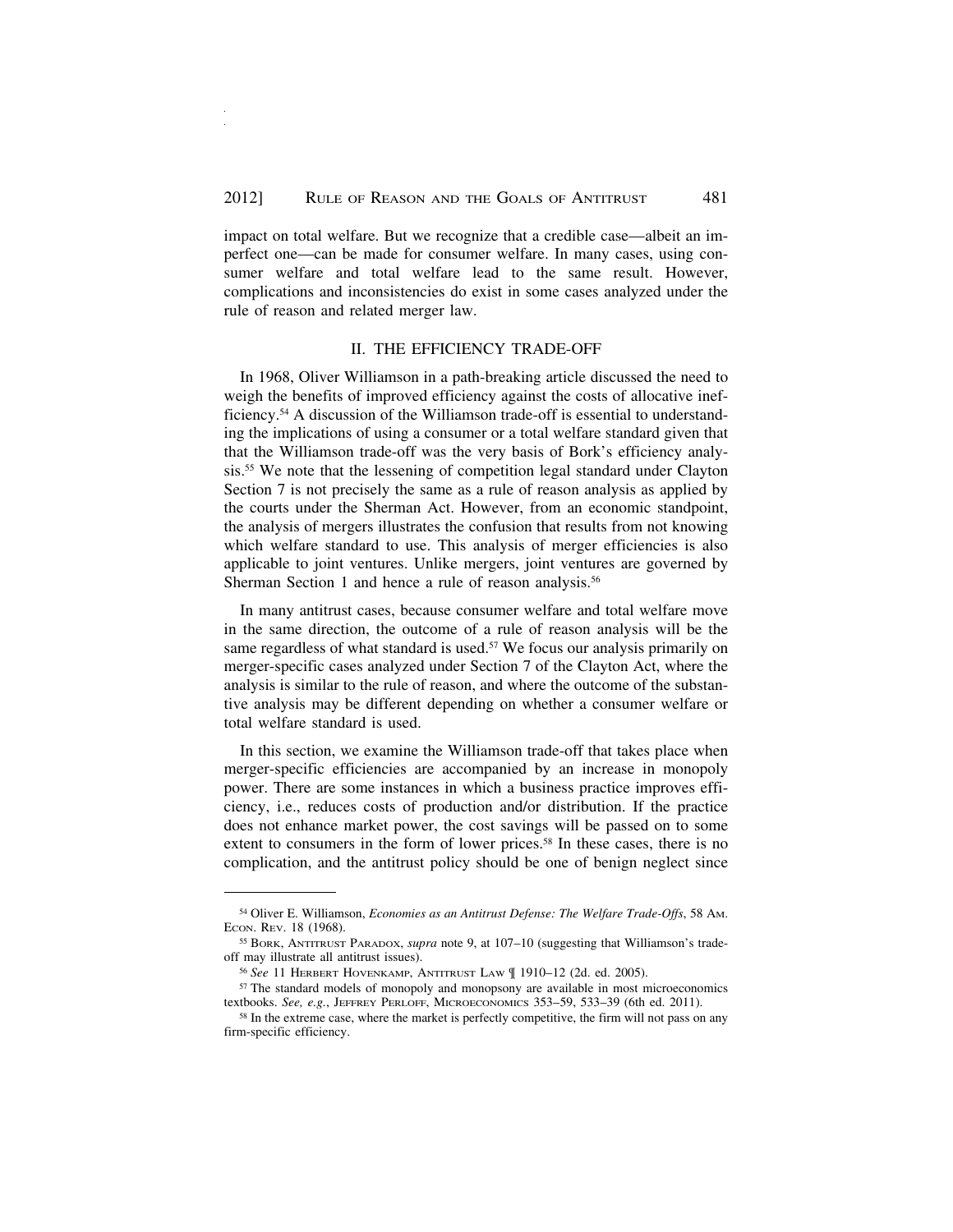both consumer welfare and total welfare are increased by the business practice.

In some instances, however, the merger-specific efficiency is accompanied by enhanced market power. This may still result in greater output and lower prices and, therefore, could increase both consumer welfare and total welfare. The complication arises when there is a cost reduction due to the efficiency accompanied by an increase in market power that leads to a price increase above the previous level. This situation creates a need to weigh the benefits of improved efficiency against the costs of allocative inefficiency. The same analysis applies to all joint ventures and agreements that are necessary to realize the efficiency.

### A. EFFICIENCY-ENHANCING JOINT VENTURES AND MERGERS AMONG SELLERS

The trade-off analyzed by Williamson illustrates the complications that may accompany efficiency-enhancing agreements, joint ventures, and horizontal mergers.<sup>59</sup> In Figure 1, the pre-agreement price and quantity,  $P_1$  and  $Q_1$ , respectively, are determined by the equality of demand (D) and the competitive supply, which is shown as  $MC_1 = AC_1$ . The model assumes that industry marginal cost  $(MC_1)$  and average cost  $(AC_1)$  are constant. The joint venture increases efficiency, as reflected in the decrease in costs from  $MC_1 = AC_1$  to  $MC<sub>2</sub> = AC<sub>2</sub>$ . If market power does not increase as a result of the joint venture, the cost savings will be passed on to consumers.<sup>60</sup> The price will fall to  $P_2$  and the quantity consumed will rise from  $Q_1$  to  $Q_2$ . In this case, the joint venture raises no antitrust policy concerns since the welfare effects are unambiguously positive: both consumer welfare and total welfare increase.

Complications arise when market power increases due to an efficiency-enhancing joint venture or merger. In Figure 1, suppose that the joint venture leads to the same cost savings, but that the exercise of the resulting market power leads to an increase in price from  $P_1$  to  $P_3$  with a corresponding decrease in quantity from  $Q_1$  to  $Q_3$ . From the consumer's perspective, the transaction appears to be clearly undesirable. The price paid rises and the consumer does not appear to enjoy any of the benefits from the cost reduction. The allocative inefficiency flowing from the exercise of market power causes consumer surplus to fall from area  $acP_1$  to area  $abP_3$ . If the lawfulness of the

<sup>59</sup> William M. Landes, *Optimal Sanctions for Antitrust Violations*, 56 U. CHI. L. REV. 652 (1983) (addressing a similar problem when a horizontal price-fixing cartel reduces transaction costs while increasing price).

<sup>60</sup> Due to the perfectly elastic competitive supply curve, all of the cost saving is passed on to consumers when the market remains competitive. If the supply curve were positively sloped, not all of the cost saving would be passed on, but output would still rise, and price would still fall.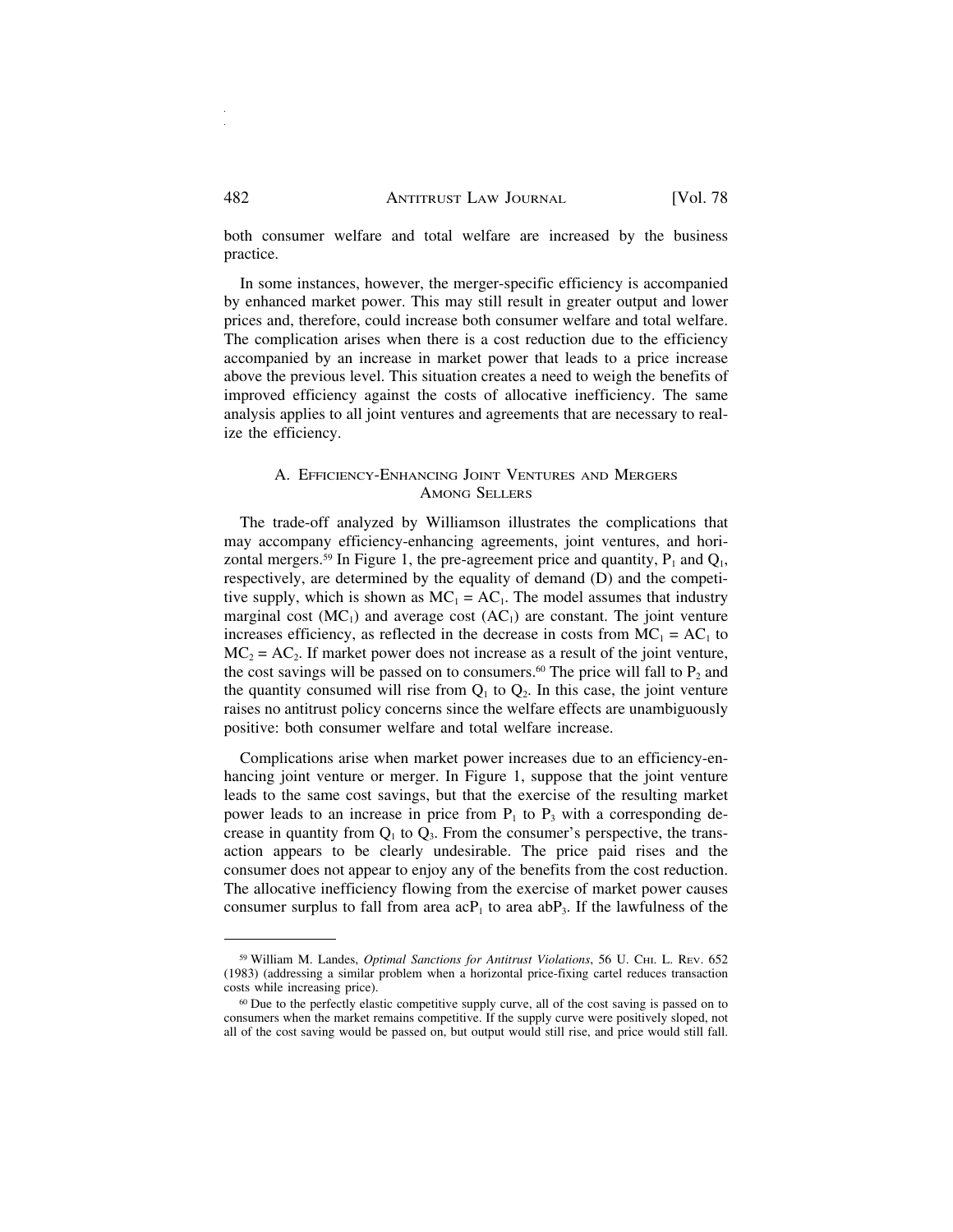



FIGURE 1: EFFICIENCY-ENHANCING JOINT VENTURES AND MERGERS

agreement, joint venture, or merger is determined solely on the basis of consumer welfare in this market, it would be unlawful. If one looks at this joint venture from a total welfare perspective, however, there are two important observations worth making. First, whether total welfare rises or falls depends on the relative magnitudes of the allocative inefficiency and the cost saving. In Figure 1, the allocative inefficiency is given by the triangular area bcd. The profit to the sellers is equal to the rectangle  $P_3$ be $P_2$ . Part of this, area  $P_3$ bd $P_1$ , is a transfer from consumers to producers, and the remainder, the rectangle  $P_1$ de $P_2$ , represents the cost savings. As Figure 1 is drawn, the cost saving appears to be larger than the allocative inefficiency. In that event, the joint venture should not be barred on total welfare grounds because the benefits of the cost saving outweigh the allocative inefficiency. The merger is Kaldor-Hicks efficient because the winners (the producers) could compensate the losers (the consumers) and still be better off.<sup>61</sup>

But this need not always be the case. When the allocative inefficiency outweighs the cost saving, the joint venture reduces both consumer welfare and

<sup>61</sup> *See* THOMAS J. MICELI, THE ECONOMIC APPROACH TO LAW 1–7 (2d ed. 2009) (discussing Kaldor-Hicks efficiency); JUST ET AL., WELFARE ECONOMICS, *supra* note 12, at 32–38 (same).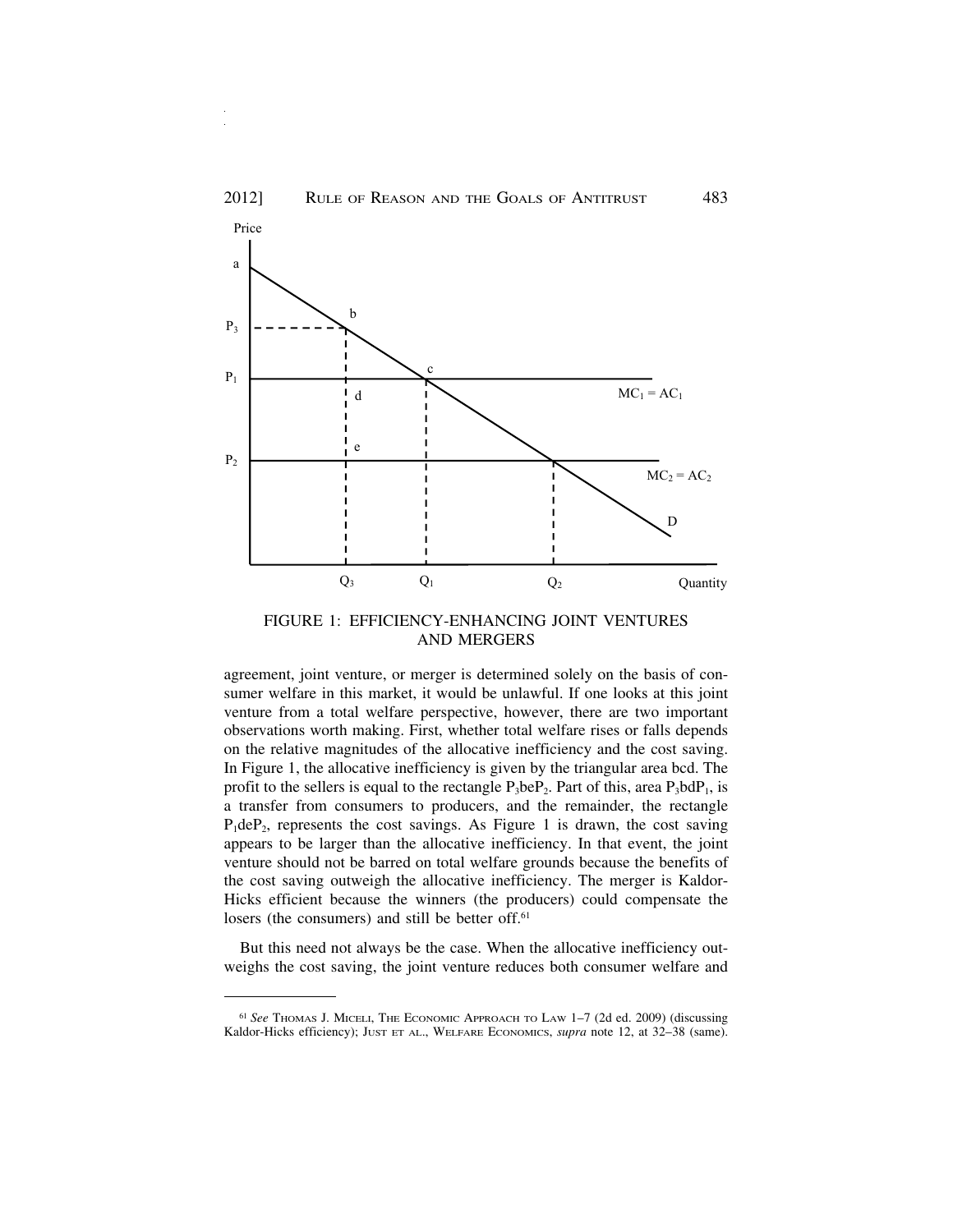total welfare. The joint venture is inefficient on the Kaldor-Hicks criterion because the winners cannot profitably compensate the losers. Such a joint venture or merger should be forbidden. Since we cannot presume that the net effect of an efficiency-enhancing agreement among rival sellers will inevitably be positive or negative, we need reliable estimates of the cost savings as well as of the allocative inefficiency. This is particularly daunting for proposed mergers because both estimates are needed before the merger is actually consummated.

Merger simulations have proven useful in many instances.<sup>62</sup> But merger simulations do not appear to be well-equipped to deal with the problem at hand.<sup>63</sup> The typical merger simulation predicts price effects before a merger has actually occurred. These simulations, however, use estimated demand elasticities and assumptions about the conduct of the firms to back out calculations of a firm's marginal cost. This makes it difficult to incorporate the cost savings and measure the potential allocative inefficiency. It is difficult for the analyst to estimate the cost savings a merged firm is apt to realize without very detailed cost data and very specialized institutional knowledge. Without specific cost estimates, merger simulation does not address the effect of efficiency. Moreover, estimating the potential allocative inefficiency is complicated by the fact that a firm's post-merger conduct may differ substantially from its pre-merger conduct. Consequently, it is doubtful that merger simulations are the answer.

There is a second observation regarding the cost savings that should be made. Even if one's focus is solely on *consumer* welfare, the cost savings benefit consumers generally. These cost savings do, of course, improve the profits of the sellers in this market. But it would be a mistake to dismiss these cost savings as of no consequence to consumers.<sup>64</sup> The sellers' costs fall because fewer of society's scarce resources are needed to produce the output

<sup>62</sup> Gregory J. Werden & Luke M. Froeb, *Simulation as an Alternative to Structural Merger Policy in Differentiated Products Industries*, *in* THE ECONOMICS OF THE ANTITRUST PROCESS (Malcolm B. Coate & Andrew N. Kleit eds., 1996).

<sup>63</sup> Gregory J. Werden, *Simulating the Effects of Differentiated Products Mergers: A Practitioners' Guide*, *in* STRATEGY AND POLICY IN THE FOOD SYSTEM: EMERGING ISSUES 95–110 (Julie A. Caswell & Ronald W. Cotterill eds., 1996); Oliver Budzinski & Arndt Christiansen, *The* Oracle/PeopleSoft *Case: Unilateral Effects, Simulation Models and Econometrics in Contemporary Merger Control*, 34 LEGAL ISSUES OF ECON. INTEGRATION 133 (2007); Dennis W. Carlton, *The Relevance for Antitrust Policy of Theoretical and Empirical Advances in Industrial Organization*, 12 GEO. MASON L. REV. 47 (2003); Gregory J. Werden & Luke M. Froeb, *The Effects of Mergers in Differentiated Product Industries: Logit Demand and Merger Policy*, 10 J.L. ECON. & ORG. 407 (1994).

<sup>64</sup> We are not counting the cost savings twice. One may dismiss them as beneficial to the sellers, but they should be considered for their benefits to consumers.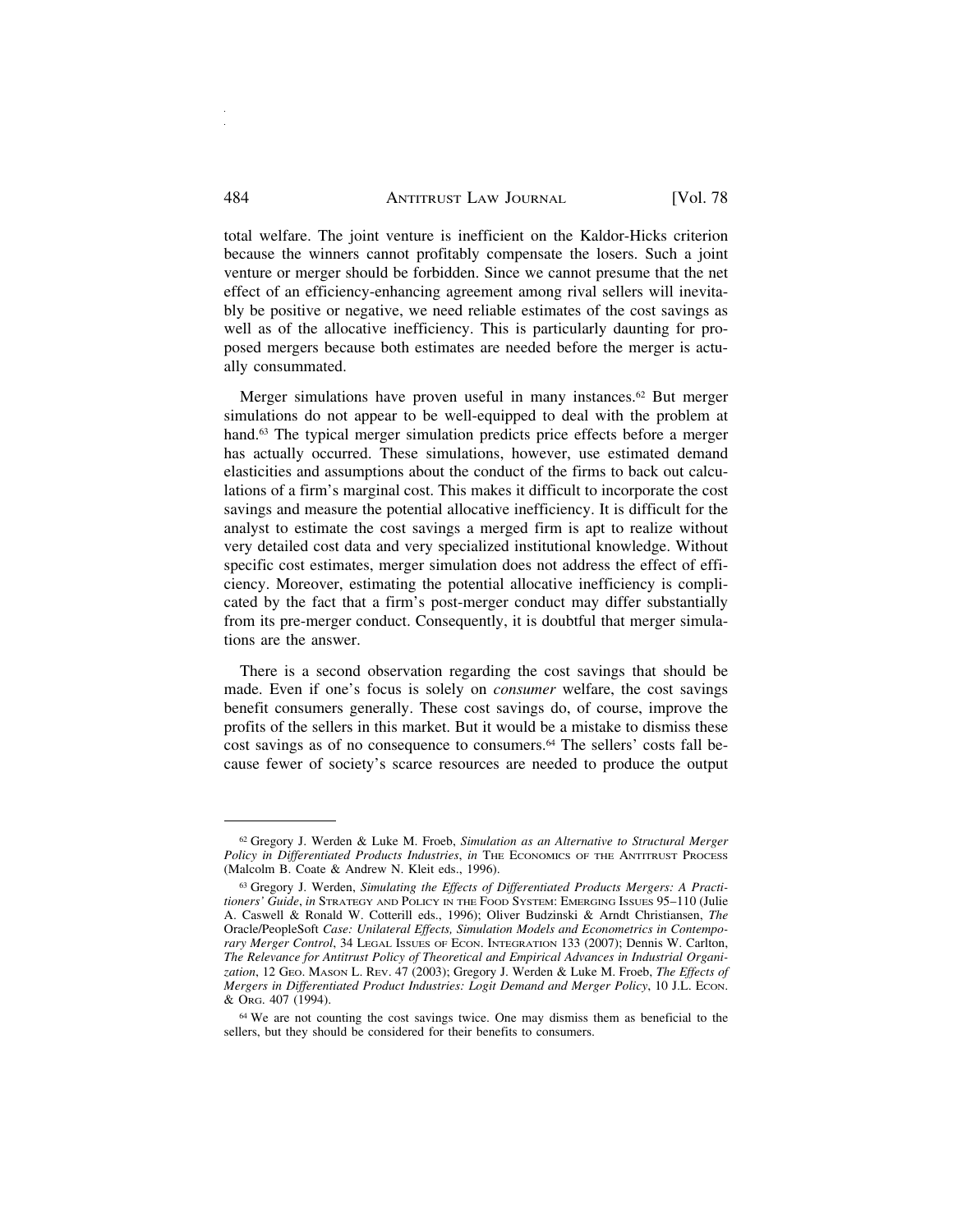being sold.65 These resources are then available to produce goods and services in other markets. The consumer benefits flowing from these cost savings may be diffused throughout the economy, but they exist nonetheless.<sup>66</sup>

#### B. SOME NUMERICAL EXAMPLES

The following numerical examples are purely hypothetical. These examples are intended to illustrate the relationship between cost savings and changes in welfare. First, we show that a cost saving can offset a fairly large price increase. Second, we illustrate how large a cost saving would have to be to prevent a price increase that would reduce consumer welfare. The third example illustrates the importance of the pre-merger or pre-agreement market structure. Finally, the fourth example illustrates the necessary cost efficiencies for joint ventures or mergers that fall short of monopoly.

*Example 1*: Suppose that the demand is given by  $P = 100 - 0.001Q$  and that the pre-merger marginal and average costs are constant and equal to 25. The competitive solution involves a price of 25 and a quantity of 75,000. In this case, consumer surplus is equal to  $1/2\times(75)\times(75,000)$ , which is 2,812,500. Producer surplus is zero because price is equal to average cost.

Now, suppose that there is a merger to monopoly that reduces average and marginal cost to 10. Profit maximization by the monopolist leads to a price of 55, which is an increase of 30. The quantity falls to 45,000, which is a decrease of 30,000.<sup>67</sup> At the monopoly solution, the consumer surplus is  $\frac{1}{2}$  ×(45)×(45,000), which is 1,012,500. Profit for the monopolist would then be (45)×(45,000), which equals 2,025,000. The sum of consumer surplus and profit is 3,037,500, which is larger than the pre-merger consumer surplus. Consequently, the merger is Kaldor-Hicks efficient, because the winner (the monopolist) could compensate the loser (consumers) and still have profits left over. It is also instructive to note that allocative inefficiency is  $\frac{1}{2}$  ×(55 – 25)×(75,000 – 45,000), which is 450,000, while the cost saving is  $(25 - 10)\times(45,000)$ , which is 675,000. Even though the price increase was twice the cost saving, total welfare increased.<sup>68</sup>

<sup>&</sup>lt;sup>65</sup> We are not referring to the resources not being used because output has been reduced from  $Q_1$  to  $Q_3$ . We are instead referring to the resources now needed to produce  $Q_3$ .

<sup>66</sup> Paul A. Pautler, The Effects of Mergers and Post-merger Integration: A Review of Business Consulting Literature (Jan. 21, 2003), *available at* http://www.ftc.gov/be/rt/businesreviewpaper .pdf (surveying the literature on efficiencies).

<sup>67</sup> The monopolist will produce where marginal revenue equals marginal cost:  $100 - 0.002Q = 10$ , which yields Q = 45,000. Substitution into the demand function yields a price of 55.

<sup>68</sup> The hypothetical cost savings amounted to 60 percent of the pre-merger cost. This, of course, is enormous, but the point is that the merger to monopoly can be socially beneficial.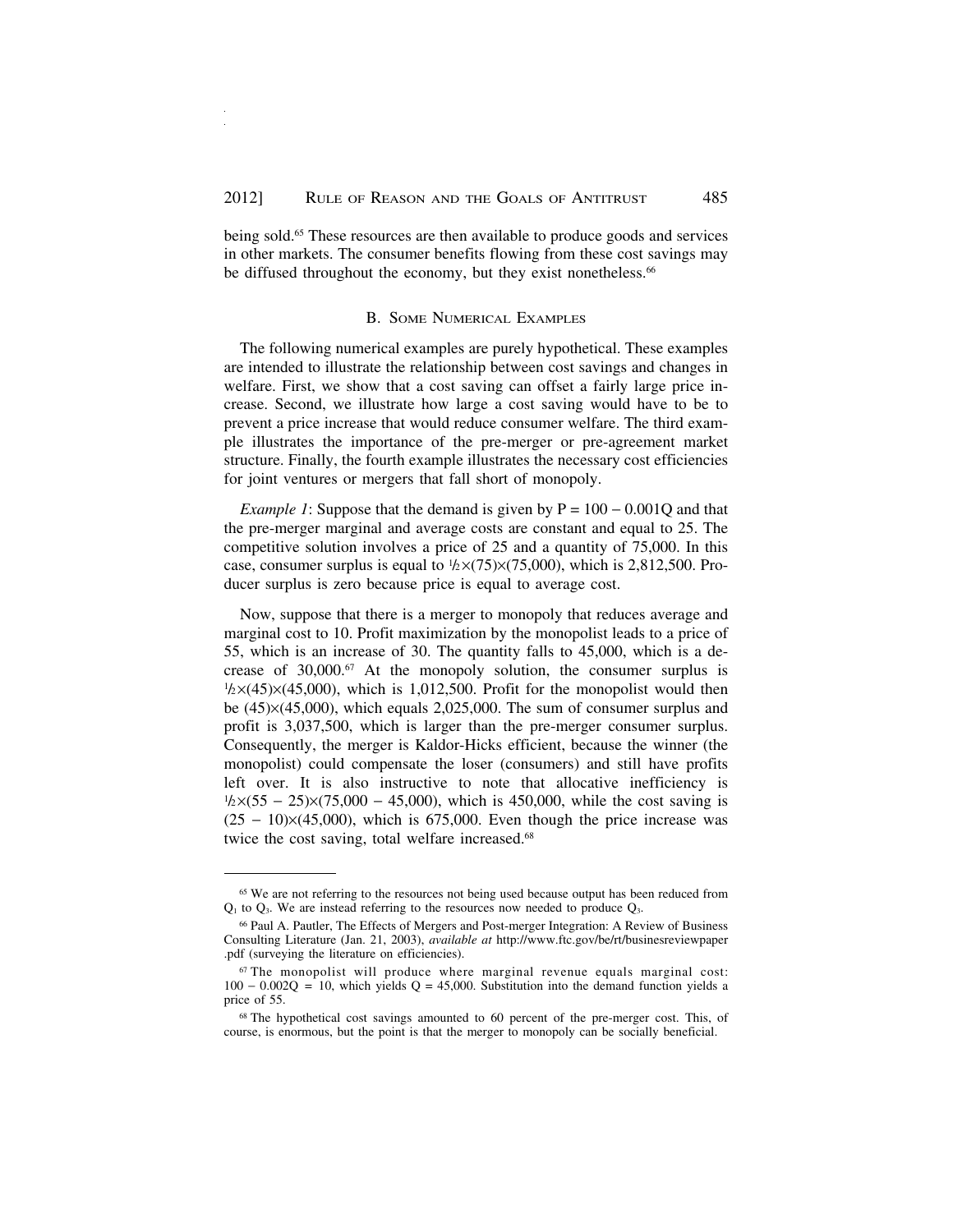#### 486 ANTITRUST LAW JOURNAL [Vol. 78]

*Example 2*: In the second example, we focus on consumer welfare rather than total welfare in order to get a sense of how large a cost reduction must be to cause no harm to consumers in the face of a joint venture or merger to monopoly. Suppose that consumer demand can be written as the following linear function,  $P = 100 - 0.1Q$ , where P and Q represent price and quantity, respectively, and marginal cost prior to the merger or joint venture is equal to 40. If there are two firms that behave as Cournot duopolists, $69$  the price will be 60, and the quantity consumed will be 400.70 If the two firms form a joint venture or merge to monopoly, marginal cost must fall from 40 to 20 to prevent a price increase.71 Thus, a 50 percent reduction in marginal cost is needed to avoid a reduction in consumer welfare as measured by consumer surplus.

*Example 3*: This example illustrates that merging to monopoly is apt to require substantial—perhaps even extraordinary—economies to offset the consequences of the increase in monopoly power.72 As the pre-agreement market structure moves closer to a competitive market structure, the cost reduction necessary to avoid consumer harm grows substantially. For three Cournot rivals, the necessary decrease in marginal cost is 75 percent.<sup>73</sup> For four Cournot rivals, it would be 90 percent. For a pre-agreement market structure with five Cournot rivals, marginal cost would have to fall to zero to avoid any harm to consumers. The actual efficiency that an agreement, joint venture, or merger would generate will vary from case to case.

*Example 4*: The examples above all involve a change in market structure that results in a complete monopoly. Less extreme consolidations will not demand such substantial cost efficiencies to avoid consumer harm. Suppose that there were five Cournot rivals prior to the joint venture or merger. Given the same demand and cost conditions, price would be 50 and output would be 500. If an agreement, joint venture, or merger resulted in four Cournot competitors, the cost reduction would only have to be 2.5, which is only a 6.25

<sup>&</sup>lt;sup>69</sup> Cournot duopolists compete by setting their quantities and letting price be determined by demand. PERLOFF, *supra* note 57, at 447.

<sup>&</sup>lt;sup>70</sup> It can be shown that the Cournot duopoly output will be  $\frac{2}{3}$  of the competitive output. Given the demand and cost assumptions, the competitive output is 600. Price in the Cournot duopoly example is determined by substituting  $Q = 400$  into the demand function. *Id.* at 452.

<sup>&</sup>lt;sup>71</sup> To show this, we solve for consumer surplus in the pre-merger period.  $CS_1 = \frac{1}{2} \times (100 - 1)$  $60 \times 400 = 8,000$ . Then, we compare this to the post-merger calculation of consumer surplus,  $CS_2 = \frac{1}{2} \times (100 - \text{MC})^2/0.4$ . Setting  $CS_1 = CS_2$ , we can solve for the value of MC that will leave consumer surplus unchanged.  $\frac{1}{2} \times (100 - \text{MC})^2/0.4 = 8,000$ . Therefore, MC = 20 will leave consumer surplus the same.

<sup>72</sup> In fact, there has never been a decided merger case that explores what kind of extraordinary efficiencies might be contemplated, as articulated in *FTC v. H.J. Heinz Co*., 246 F.3d 708, 720–22 (D.C. Cir. 2001).

<sup>&</sup>lt;sup>73</sup> In this case, pre-agreement output would be  $Q = \frac{3}{4} \times (600) = 450$ . Now, we solve: 100 − (0.2×450) = MC. The solution to this equation is 10, or 25 percent of 40.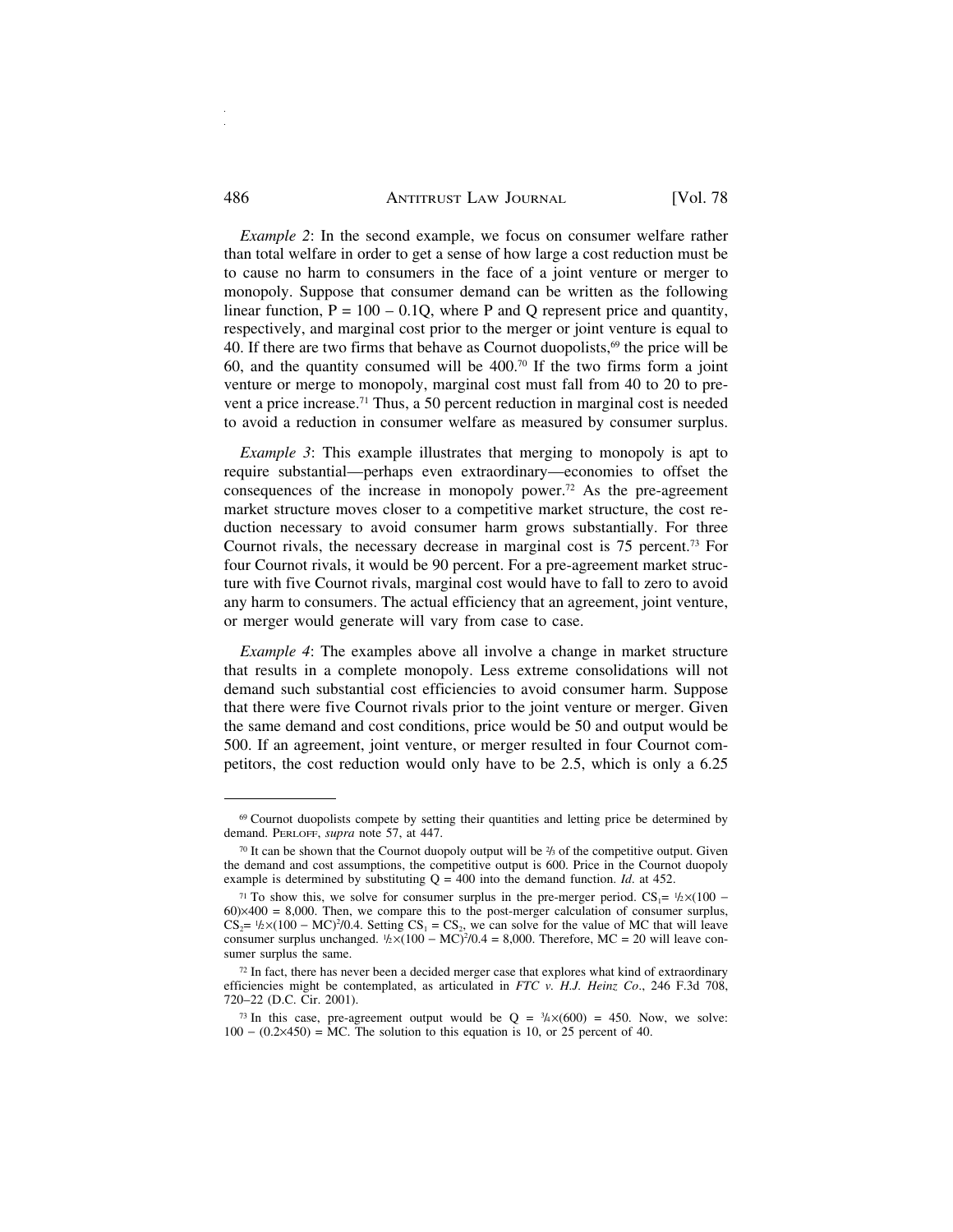percent reduction.74 In the real world, this may still be a substantial efficiency gain, but it is far less than the efficiencies necessary to justify monopoly.

#### C. EFFICIENCY-ENHANCING JOINT VENTURES AND MERGERS AMONG BUYERS

A similar analysis applies to efficiency-enhancing agreements, joint ventures, and mergers among buyers.75 When formerly competing buyers merge, concentration on the buying side of the relevant market necessarily increases, with the extent of the increase depending on the relative sizes of the merging firms.76 If the merger yields merger-specific efficiencies, one of three things is likely to happen. First, if the market is unconcentrated before and after the merger, this sort of merger poses no antitrust concerns. Given the pre-merger and post-merger market structure, this merger would not attract much attention from the antitrust enforcement agencies.

Second, the merger could alter the market structure in such a way that noncompetitive pricing would occur, but the post-merger price would still be above the pre-merger price due to substantial efficiencies. In this case, the efficiencies cause the derived demand to shift enough so that the post-merger monopsony price exceeds the pre-merger competitive price. If these efficiencies are merger-specific, then the merger should still be applauded because suppliers benefit from higher prices and greater sales. The fact that prices are below the new competitive level is bothersome, but suppliers are still better off on balance. By assumption, the efficiencies are not obtainable without the merger, so society is better off with the merger than without it.

The third and most interesting possibility involves the Williamson trade-off as adapted to monopsony. In this case, merger-specific efficiencies reduce the transaction costs of the buyers, but the increase in market concentration is sufficient to produce a price and quantity below the pre-merger level.

More specifically, we are considering the situation in which the buyers purchase an intermediate good that is used to produce a final good. The de-

<sup>&</sup>lt;sup>74</sup> To avoid consumer harm,  $\frac{4}{5}$  of the competitive output must be 500. Thus, the pre-agreement competitive output must be  $\frac{4}{5}Q = 500$  or Q equal to 625. Thus, we solve  $100 - (0.1 \times 625) = MC$ , or MC equal to 37.5. The reduction in cost would then only have to be 2.5, which is 6.25 percent of 40. In this example we assume that all of the firms realize the same efficiencies. In the event that only the merging firms realize the efficiencies, the analysis will necessarily be somewhat different.

<sup>75</sup> The same analysis also applies to cooperative buying groups. *See* Roger D. Blair & Jeffrey L. Harrison, *Cooperative Buying, Monopsony Power, and Antitrust Policy*, 86 NW. U. L. REV. 331 (1992).

<sup>76</sup> When two firms merge, the Herfindahl-Hirschman Index (HHI), which is the sum of the squared market shares of the firms in an industry, increases by twice the product of their premerger market shares. For example, if a firm with a 10 percent share merged with a firm holding a 5 percent share, the HHI would rise by  $2(10)(5)=100$ .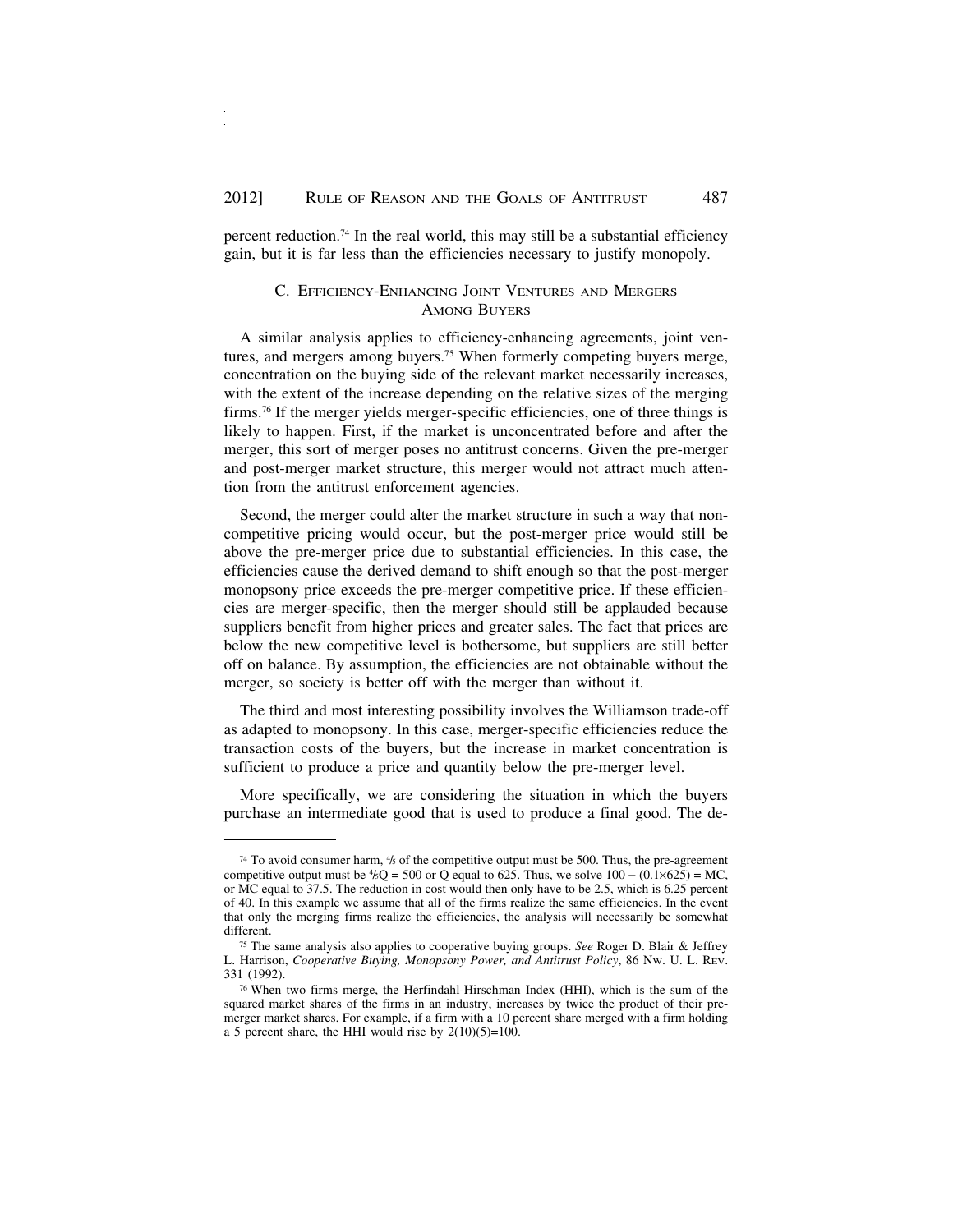mand for the intermediate good is derived from the consumer demand for the final good.<sup>77</sup> If the cost of transforming the intermediate good into a final good falls, then the derived demand will shift to the right, i.e., the intermediate good becomes more valuable to the buyers. In this case, transactional efficiencies lead to a shift in the derived demand for the intermediate good in question. The economic effects are illustrated in Figure 2.



FIGURE 2: EFFICIENCY TRADE-OFFS BY BUYERS

The pre-merger price  $(P_1)$  and quantity  $(Q_1)$  are determined by the equality of derived demand  $(D_1)$  and supply  $(S)$ . The efficiencies resulting from the merger of buyers lead to a shift in the derived demand from  $D_1$  to  $D_2$ . If the merger of formerly competing buyers confers no monopsony power, then the quantity will expand to  $Q_2$  due to the increased value of the intermediate good. Due to the positively-sloped supply, price rises from  $P_1$  to  $P_2$ . In this case, everyone is a winner as buyer surplus and producer surplus both increase.78 As

<sup>77</sup> For a graphical analysis of derived demand, see ROGER D. BLAIR & DAVID L. KASERMAN, ANTITRUST ECONOMICS 321–23 n.65 (2d ed. 2008).

<sup>78</sup> We refer to buyer surplus rather than consumer surplus because the buyers of the intermediate good are firms. The concept is the same.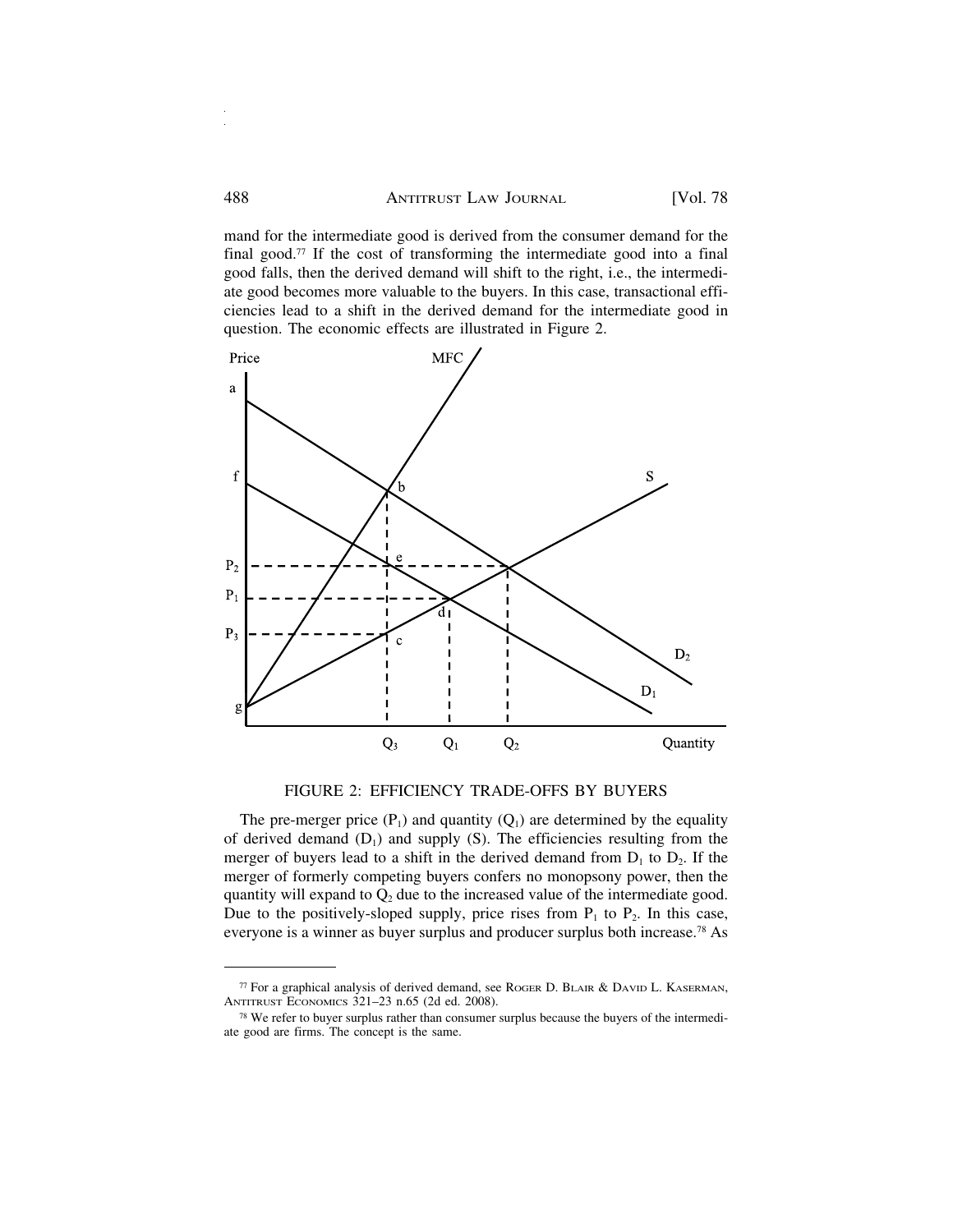a result, total welfare rises. Such mergers obviously should be permitted as they pose no competitive threats.

If, however, the efficiency-enhancing merger results in monopsony power, the quantity purchased will be determined by the equality of the marginal factor cost (MFC) and the derived demand  $(D_2)$ .<sup>79</sup> In Figure 2, the profit maximizing quantity falls from  $Q_1$  to  $Q_3$  and the price also falls from  $P_1$  to  $P_3$ . As a result, there is a welfare loss due to allocative inefficiency as well as enhanced buyer surplus that flows from the efficiency.<sup>80</sup> To be sure, there will be an increase in buyer surplus that is simply a transfer from producers. But there is additional buyer surplus that results from the efficiency. It is only the latter that should be compared to the allocative inefficiency in evaluating the impact on total welfare.

If the lawfulness of this merger depends solely on its impact on the competitive suppliers, then the merger would be unlawful due to the reduction in producer surplus from the pre-merger area  $P_1$ dg to the post-merger area  $P_3$ cg. On total welfare grounds, however, the allocative inefficiency captured by the triangular area edc must be compared to the reduction in cost captured by the area between the two derived demand curves, i.e., area abef. If the cost savings outweigh the allocative inefficiency, then the merger should be allowed; otherwise, it should not.

In the event that the reduction in transaction costs outweighs the allocative inefficiency, the merger should be permitted. The merger is Kaldor-Hicks efficient because the winners (the buyers) *could* compensate the losers (the suppliers) and still be better off. But this need not always be the case. When the allocative inefficiency outweighs the cost saving, the merger reduces both producer welfare and total welfare. The merger is inefficient on the Kaldor-Hicks criterion because the winners cannot profitably compensate the losers. Such a merger should be forbidden. Since we cannot presume that the net effect of an efficiency-enhancing merger of rival buyers will inevitably be positive or negative, we need reliable estimates of the prospective cost savings and the prospective allocative inefficiency. This is again a particularly daunting requirement because both estimates are needed before the merger is actually approved.<sup>81</sup> Mergers that have already been consummated can, of course,

<sup>79</sup> For a compact development of the theory of monopsony, see Roger D. Blair & Christine Piette Durrance, *The Economics of Monopsony*, *in* 1 ABA SECTION OF ANTITRUST LAW, ISSUES IN COMPETITION LAW AND POLICY 393 (W. Dale Collins ed., 2008).

<sup>80</sup> It is possible for the derived demand to shift enough for the post-merger quantity to increase in spite of the monopsony power. In this event, producer surplus would increase even though there would be some allocative inefficiency. This is the second possible outcome of a merger that was described earlier (in which prices rise but not all the way to the competitive level).

<sup>&</sup>lt;sup>81</sup> This is even more complicated when the merger stops short of monopsony. In that event, the merged firm experiences cost savings while its rivals do not, but all buyers realize price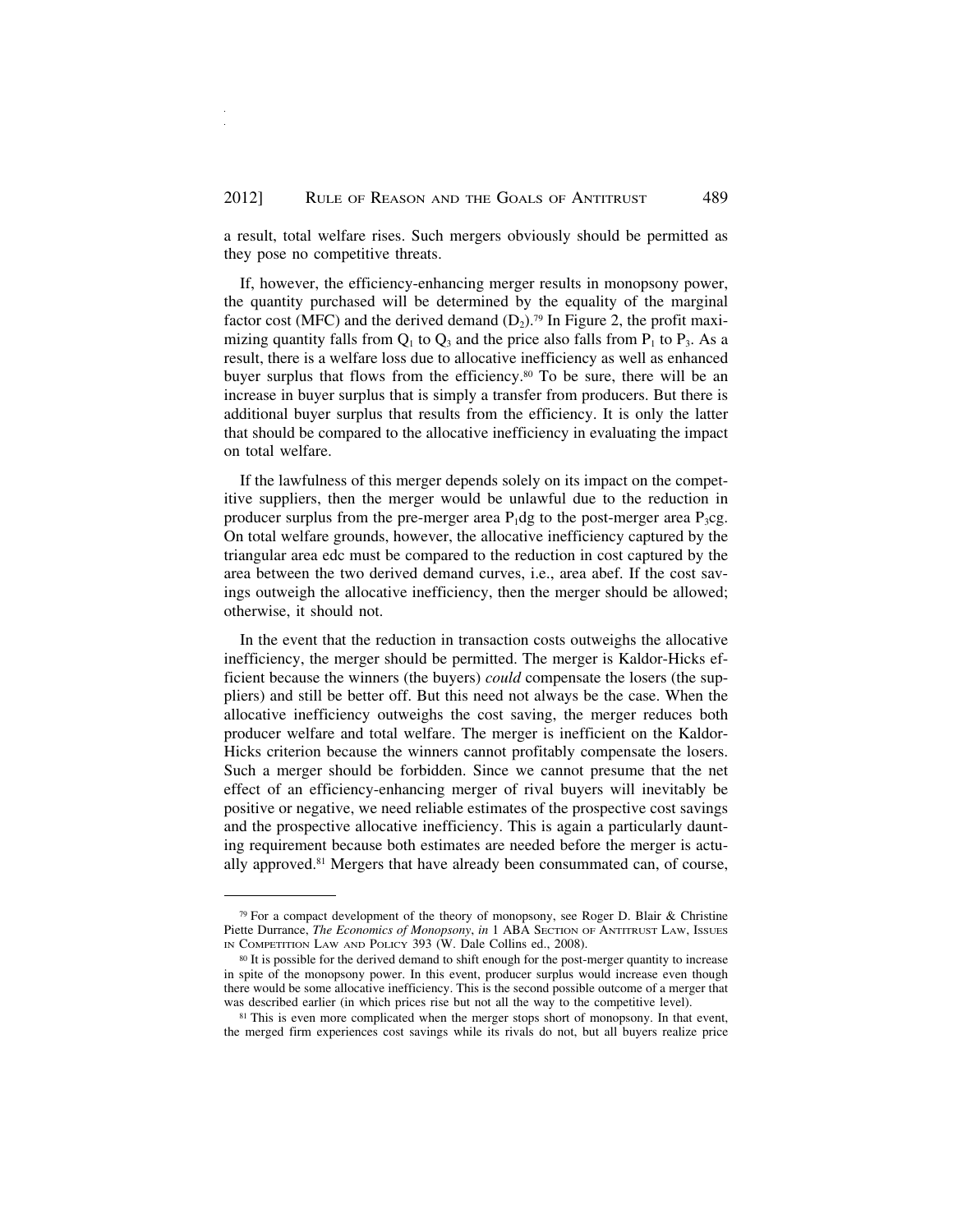be challenged after the fact. In that event, proof of the cost saving will be possible—at least in principle—but estimating the allocative inefficiency will be no easy task.

#### D. MERGER LAW AND EFFICIENCIES—WHICH STANDARD?

Williamson's analysis of mergers allows for an exploration of how the U.S. antitrust agencies and courts view merger efficiencies in the law. Cost savings that result from merger-specific productive efficiencies that do more than increase the merging parties' profits are important. Since resources are freed up, consumers benefit from lower prices in other markets. Yet, this is not always clear in the law.82 As the previous examples suggest, a merger may generate merger-specific efficiencies that do not result in a lower price but do improve total welfare because of the savings in production costs.

For the most part, the treatment of efficiencies in the 2010 Merger Guidelines remains unchanged from the 1992/1997 version.83 Both the 1992/1997 and the 2010 Merger Guidelines have discussed the Williamson trade-off as part of what they term a "sliding scale" approach for efficiencies analysis. The 2010 Merger Guidelines, in particular, make it clear that a consumer welfare standard is employed when analyzing short-term effects. The Guidelines state, "The greater the potential adverse competitive effect of a merger, the greater must be the cognizable efficiencies, and the more they must be passed through to consumers, for the Agencies to conclude that the merger will not have an anticompetitive effect in the relevant market."84 The 2010 Merger Guidelines explain the sliding scale's use of consumer welfare as follows: "In adhering to this approach, the Agencies are mindful that the antitrust laws give competition, not internal operational efficiency, primacy in protecting customers."85

decreases and higher profits. The other firms would appear to have an incentive to merge to realize similar cost savings. This could result in further decreases in price and further antitrust enforcement issues. Moreover, if the merger turns out to be unlawful, the remedy may involve "unscrambling the eggs."

<sup>&</sup>lt;sup>82</sup> In the case law, the impact of efficiencies has suggested an exclusive focus on consumer welfare over total welfare. This is true not merely in the merger arena but across antitrust cases. Hovenkamp, Distributive Justice, *supra* note 13, at 11 ("[I]f the evidence in a particular case indicates that a challenged practice facilitates the exercise of market power, resulting in output that is actually lower and prices that are actually higher, then tribunals uniformly condemn the restraint without regard to offsetting efficiencies. Indeed, I have not been able to find a single appellate decision that made a fact finding that a challenged practice resulted in lower market wide output and higher prices, but that also went on to approve the restraint because proven efficiencies exceeded consumer losses.").

<sup>83</sup> D. Daniel Sokol & James A. Fishkin, *Antitrust Merger Efficiencies in the Shadow of the Law*, 64 VAND. L. REV. EN BANC 45, 55–56 (2011).

<sup>84</sup> U.S. Dep't of Justice & Fed. Trade Comm'n, Horizontal Merger Guidelines § 10 (2010), *available at* http://ftc.gov/os/2010/08/100819hmg.pdf.

<sup>85</sup> *Id*.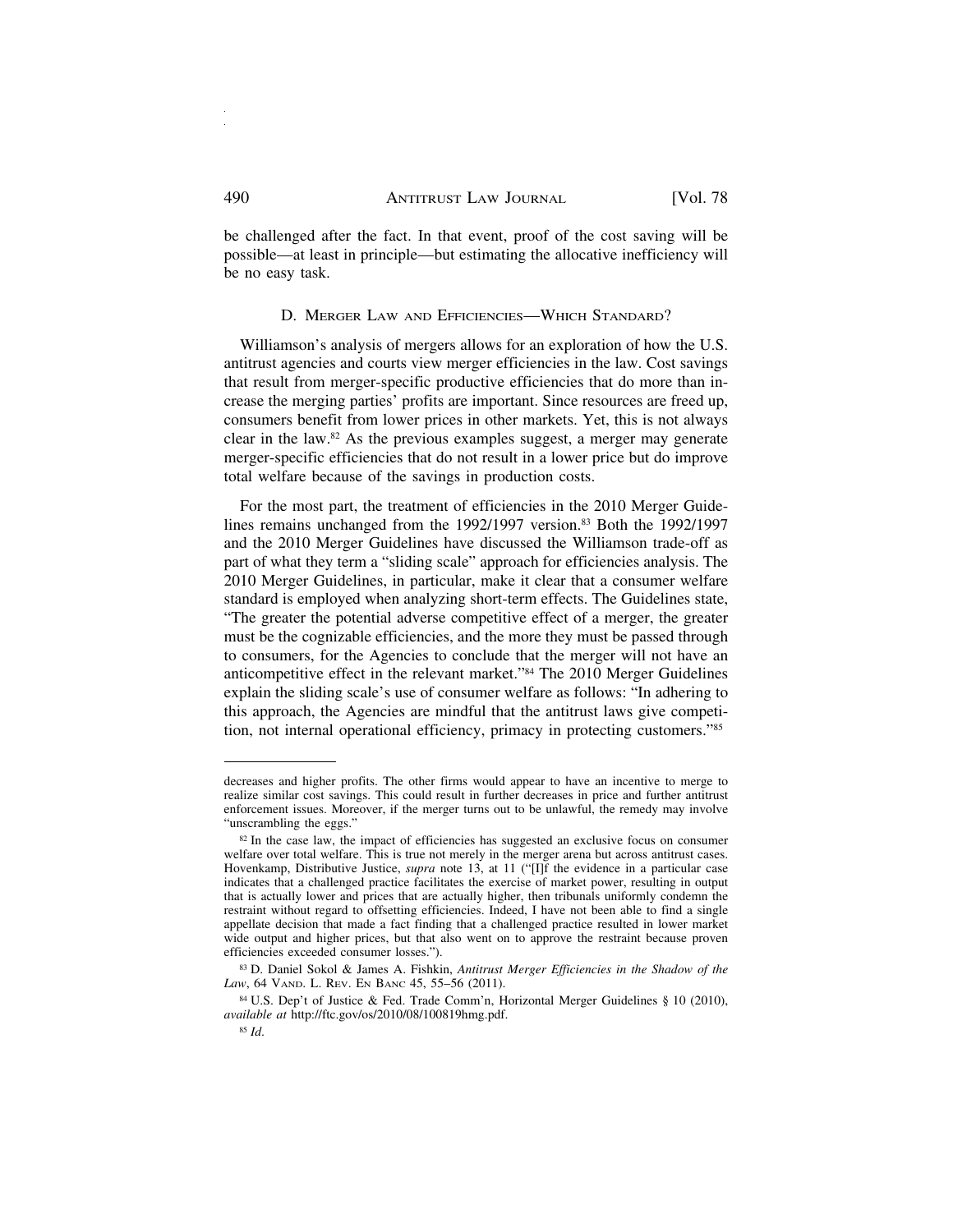This is not to suggest that the 2010 Merger Guidelines wholly embrace a consumer welfare standard. There is also language in the 2010 Merger Guidelines that suggests the possibility of a total welfare standard.<sup>86</sup> To date, however, no case has cited to this particular sentence to justify efficiencies.

There are some caveats to analyzing decided merger cases. Litigated cases involving merger efficiency claims are not reflective of all merger matters.<sup>87</sup> Many litigated cases that include efficiencies discussions are preliminary injunction cases, rather than cases decided by a trial on the merits.88 But the litigated merger cases impact what happens in negotiations between the merging parties and the agencies in the shadow of the law.89 The cases that have been litigated that include an efficiency discussion have dicta that strongly suggest a consumer welfare standard for merger review.<sup>90</sup> The courts have adopted the thinking and language of the 1992/1997 Merger Guidelines. This is true of the efficiencies section of the Guidelines.<sup>91</sup>

<sup>88</sup> Nor do litigated cases address consent decrees, deals that get approved within the first thirty days, or after a second request without a consent order.

<sup>89</sup> Sokol & Fishkin, *supra* note 83, at 45. This is particularly true as there have not been any litigated cases that are close such that efficiency claims could overcome the agencies' alleged anticompetitive effects. *Id*. at 52.

<sup>&</sup>lt;sup>86</sup> *Id.* § 10 n.15 ("The Agencies also may consider the effects of cognizable efficiencies with no short-term, direct effect on prices in the relevant market.").

<sup>87</sup> Sokol & Fishkin, *supra* note 83, at 47–51; Robert Pitofsky, Panel on Efficiencies/Dynamic Analysis/Integrated Analysis, U.S. Dep't of Justice/Federal Trade Comm'n Merger Enforcement Workshop 82–83 (Feb. 19, 2004), *available at* http://www.ftc.gov/bc/mergerenforce/040219ftctrans.pdf ("Incidentally, there was a comment that courts almost never say [a merger is] illegal, but because of the efficiencies, I'll make it—I'll call it legal. I believe the reason for that is the agency doesn't bring cases that are barely illegal but with substantial efficiencies. And therefore, the courts haven't had a shot at this, and I'm not sure they're going to get a shot very soon, because the agencies are very sensitive to claims of efficiency.").

<sup>90</sup> FTC v. Arch Coal, Inc., 329 F. Supp. 2d 109, 153 (D.D.C. 2004) ("The existence of such efficiencies, therefore, remains relevant to an assessment of the post-merger market and the potential benefits to consumers from cost reductions and increased competition."); FTC v. Cardinal Health, Inc., 12 F. Supp. 2d 34, 62 (D.D.C. 1998) ("[T]he FTC does not contest that the mergers will result in large-scale efficiencies, some of which will be passed on to the consumer  $\dots$ . FTC v. Staples, Inc., 970 F. Supp. 1066, 1091 (D.D.C. 1997) ("The Court has no doubt that a portion of any efficiencies achieved through a merger of the defendants would be passed on to customers."); United States v. Long Island Jewish Med. Ctr., 983 F. Supp. 121, 136–37 (E.D.N.Y. 1997) ("In sum, to sustain an 'efficiencies defense,' the defendants must clearly demonstrate that the proposed merger itself will create a net economic benefit for the health care consumer.").

<sup>91</sup> *See* William J. Kolasky & Andrew R. Dick, *The Merger Guidelines and the Integration of Efficiencies into Antitrust Review of Horizontal Mergers*, 71 ANTITRUST L.J. 207, 232 (2003) ("The courts have largely adopted the analytical framework for evaluating efficiency claims that is set out in the Guidelines."); *see also* Hillary Greene, *Guideline Institutionalization: The Role of Merger Guidelines in Antitrust Discourse*, 48 WM. & MARY L. REV. 771 (2006) (describing the adoption of the merger guidelines by courts); D. Daniel Sokol, *Antitrust, Institutions and Merger Control*, 17 GEO. MASON L. REV. 1055, 1106–09 (2010).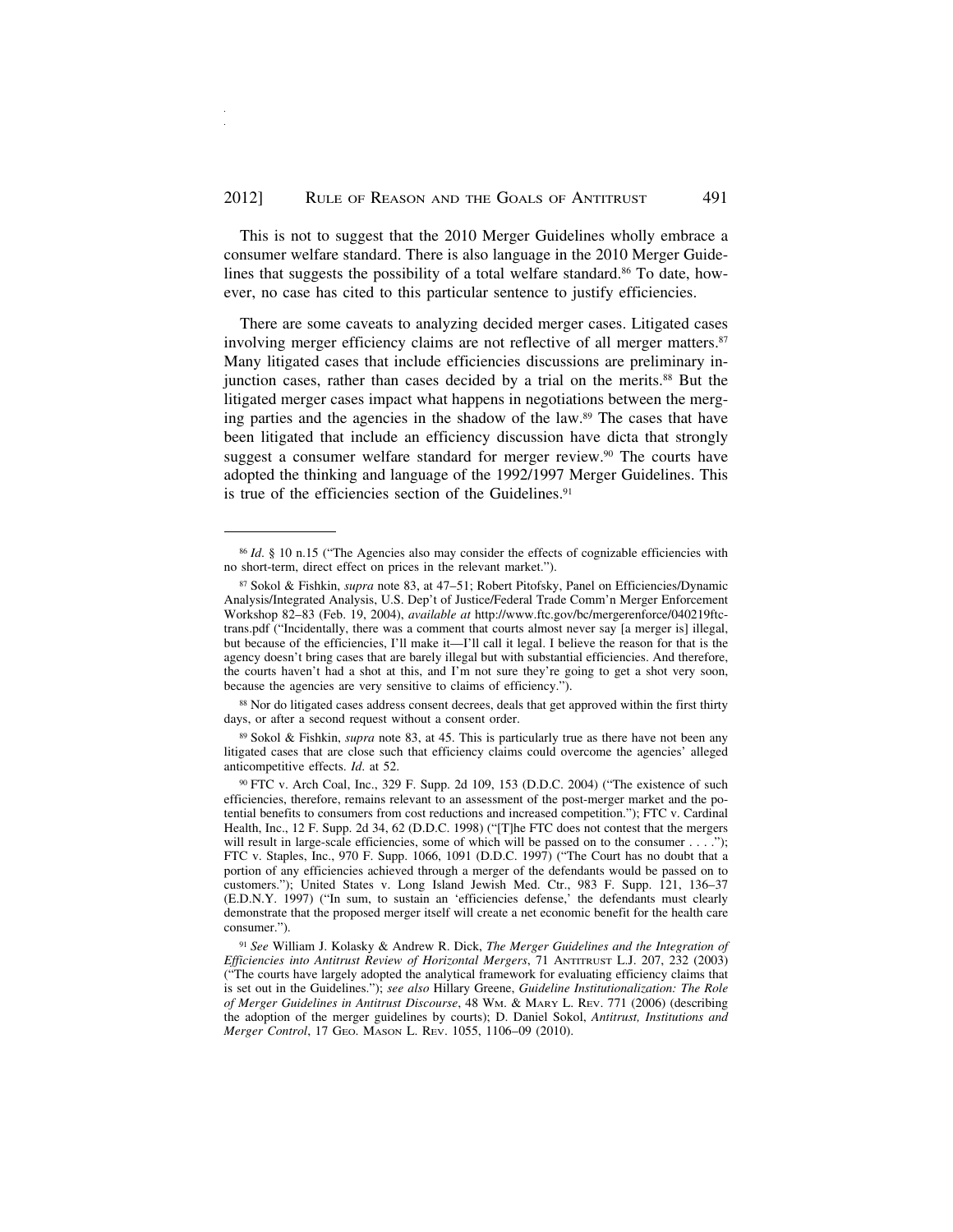#### 492 ANTITRUST LAW JOURNAL [Vol. 78]

The one case in which efficiencies played a central role was *FTC v. H.J. Heinz Co.*, a three-to-two merger involving baby food.<sup>92</sup> In that case, the court discussed the need for "extraordinary efficiencies" (although what might constitute "extraordinary efficiencies" is not made clear). However, in doing so, the court did not distinguish which standard might be at play. Indeed, the lower court decision cited by the *Heinz* court in dicta, *University Health*, states that "a defendant who seeks to overcome a presumption that a proposed acquisition would substantially lessen competition must demonstrate that the intended acquisition would result in significant economies and that these economies ultimately would benefit competition and, hence, consumers."93 The problem with this dicta is that what might benefit competition (total welfare) may be at odds in some set of cases with what might benefit consumers (consumer welfare). On this point, the *Heinz* court and the agencies are silent.

#### III. COUNTERVAILING POWER AND ECONOMIC WELFARE94

In this section, we examine the somewhat misunderstood case of bilateral monopoly. Mergers (or agreements) that convert monopoly (or monopsony) to bilateral monopoly are welfare-enhancing. This poses serious problems for antitrust policy. This analysis is somewhat tricky because monopoly (or monopsony) in response to lawful monopsony (or monopoly) leads to welfare gains. The impact on transaction prices is actually irrelevant in this setting, and that may need more careful explanation.

Agreements among ostensibly competing sellers on price and output are usually unlawful per se. Typically, the formation of cartels is intended to emulate monopoly with its attendant welfare losses, which warrants harsh treatment.95 The ultimate "agreement" is a merger of the competing sellers. But merging to monopoly would seem to fly in the face of Section 7 of the Clayton Act, which forbids mergers that may substantially lessen competition or tend to create a monopoly in the relevant market. In the absence of the efficiencies considered in the preceding section, this appears to be a sound prophylactic rule as it prevents the deterioration of market structure that would lead to both consumer welfare losses and total welfare losses. But that is not always the case because the buying side of the market may not be competitively structured. When competitive sellers are confronted by a lawful monopsony, merger to monopoly creates a bilateral monopoly, which is a market

<sup>92</sup> FTC v. H.J. Heinz Co., 246 F.3d 708 (D.C. Cir. 2001).

<sup>93</sup> FTC v. Univ. Health, Inc., 938 F.2d 1206, 1223 (11th Cir. 1991), *cited by Heinz*, 246 F.3d at 720.

<sup>94</sup> *See* JOHN KENNETH GALBRAITH, AMERICAN CAPITALISM: THE CONCEPT OF COUNTER-VAILING POWER (1952) (providing an early discussion of countervailing power).

<sup>95</sup> D. Daniel Sokol, *Cartels, Corporate Compliance and What Practitioners Really Think About Enforcement*, 78 ANTITRUST L.J. 201 (2012).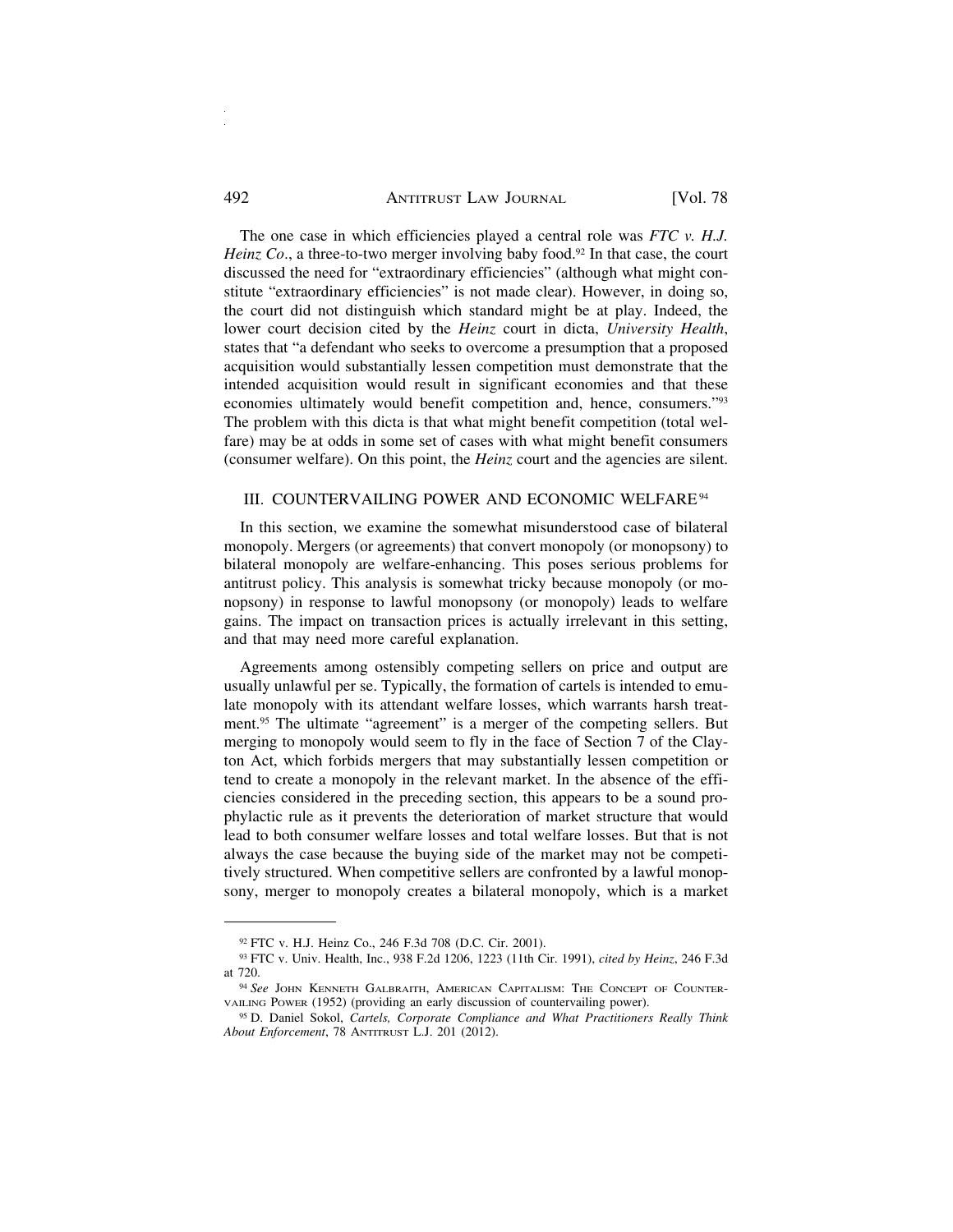with one buyer and one seller.<sup>96</sup> The same, of course, is true for a cartel that forms in response to monopsony. Bilateral monopoly has superior welfare properties relative to the prior market structure.<sup>97</sup> In this event, such an agreement or a merger should survive a rule of reason analysis because there is a total welfare improvement. This case, however, demands some careful analysis.98

#### A. AGREEMENTS AND MERGERS AMONG SELLERS

The economic consequences of an agreement or a merger among former competitors in response to monopsony can be analyzed by referring to Figure 3. We begin with a monopsonist buying from a competitive industry.99 The adverse welfare effects of monopsony can be seen in Figure 3.

Under competitive conditions, demand (D) and supply (S) determine a price of  $w_1$ , and a quantity of  $Q_1$ <sup>100</sup> Buyer surplus<sup>101</sup> is equal to area abw<sub>1</sub>, while producer surplus equals area  $w_1bc$ . The sum, area abc, is total welfare.

In contrast, suppose there is a single buyer, that is, a monopsonist. The monopsonist can take advantage of the positively sloped supply curve by restricting its purchases and thereby depressing the price that it pays. To maximize its profits, the monopsonist will purchase at the point where the marginal factor cost (MFC) equals demand.<sup>102</sup> At this reduced quantity  $(O_2)$ , the price

<sup>99</sup> The case of a monopolist selling to competitive buyers has precisely the same antitrust significance. The analysis is symmetric.

<sup>100</sup> We use P for output prices and W for input prices.

$$
\frac{\partial \pi}{\partial x_1} = P \frac{\partial Q}{\partial x_1} - w_1 - x_1 \frac{dw_1}{dx_1} = 0.
$$

<sup>96</sup> This term does *not* refer to the case of a monopolist in the output market that is a monopsonist in an input market.

<sup>97</sup> The correct analysis of bilateral monopoly can be traced at least to A.L. Bowley, *Bilateral Monopoly*, 25 ECON. J. 651 (1928). Most microeconomic textbooks compare the monopoly solution and the monopsony solution and then argue that the bilateral monopoly solution is indeterminate. Specifically, they argue that the price would fall between the monopoly and monopsony level as would the quantity, but they do not state by how much. This is wrong. Blair, Kaserman, and Romano note instead that the quantity is determinate, but that the price is indeterminate. Roger D. Blair, David L. Kaserman & Richard E. Romano, *A Pedagogical Treatment of Bilat*eral Monopoly, 55 S. ECON. J. 831 (1989).

<sup>98</sup> *See* Richard Friedman, *Antitrust Analysis and Bilateral Monopoly*, 1986 WIS. L. REV. 873 (1986).

<sup>&</sup>lt;sup>101</sup> We are using the term "buyer surplus" because in most monopsony settings the buyers are firms rather than consumers. The concept, however, is the same and it represents the difference between willingness to pay and the price actually paid.

<sup>&</sup>lt;sup>102</sup> The profit function for a firm with monopsony power in the market for one input, say  $x_1$ , can be written as:

 $\pi = PQ(x_1, x_2) - w_1(x_1)x_1 - w_2x_2$ , where P is output price,  $Q(x_1, x_2)$  is the production function, and  $w_1$  and  $x_1$  are the price and quantity of  $x_1$ . The first-order condition for profit maximization of interest is: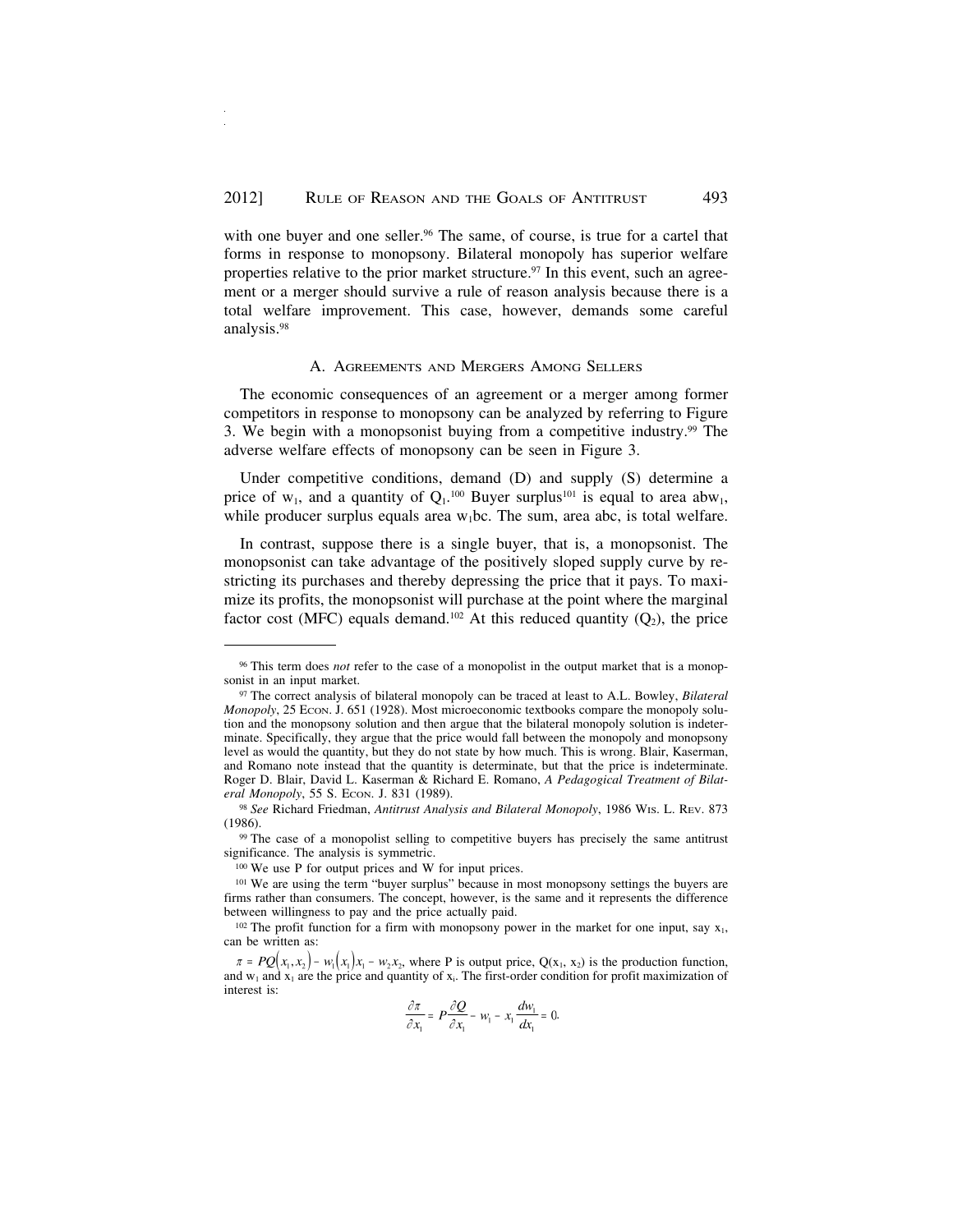on the supply curve is  $w_2$ . The result is a reduction in producer surplus from  $w_1$ bc to w<sub>2</sub>ec. Part of this reduction, area w<sub>1</sub> few<sub>2</sub>, is converted into buyer surplus, and part of it is lost. The net effect on total welfare is a loss equal to triangular area dbe.103 Thus, the welfare results of monopsony are analogous to those of monopoly. An unlawful monopsonist reduces total welfare as well as producer welfare. The analogous value to the consumer surplus is the reduction in producer surplus created by the buyer's monopsony power.<sup>104</sup>



#### FIGURE 3: COMPETITIVE EFFECTS OF BILATERAL MONOPOLY

The monopsony solution in Figure 3 involves a price of  $w_2$  and a quantity of Q2. The sum of producer surplus and buyer surplus is equal to the area

The value of the marginal product,  $P\partial Q/\partial x_1$ , is the demand for  $x_1$  while  $w_1 + x_1(dw/dx_1)$  is the marginal factor cost. Since  $dw_1/dx_1$  is positive, MFC > w<sub>1</sub>.

<sup>103</sup> Although it may be somewhat counterintuitive, the lower price paid by the monopsonist does not result in lower output prices. *See* Blair & Durrance, *supra* note 79.

<sup>104</sup> The Supreme Court has long understood this parallel. In *Mandeville Island Farms v. American Crystal Sugar Co.*, 334 U.S. 219 (1948), for example, sugar beet farmers complained that the refiners colluded in an effort to depress the prices that they paid for the sugar beets. The Court recognized that the sellers were the victims of the collusive monopsony.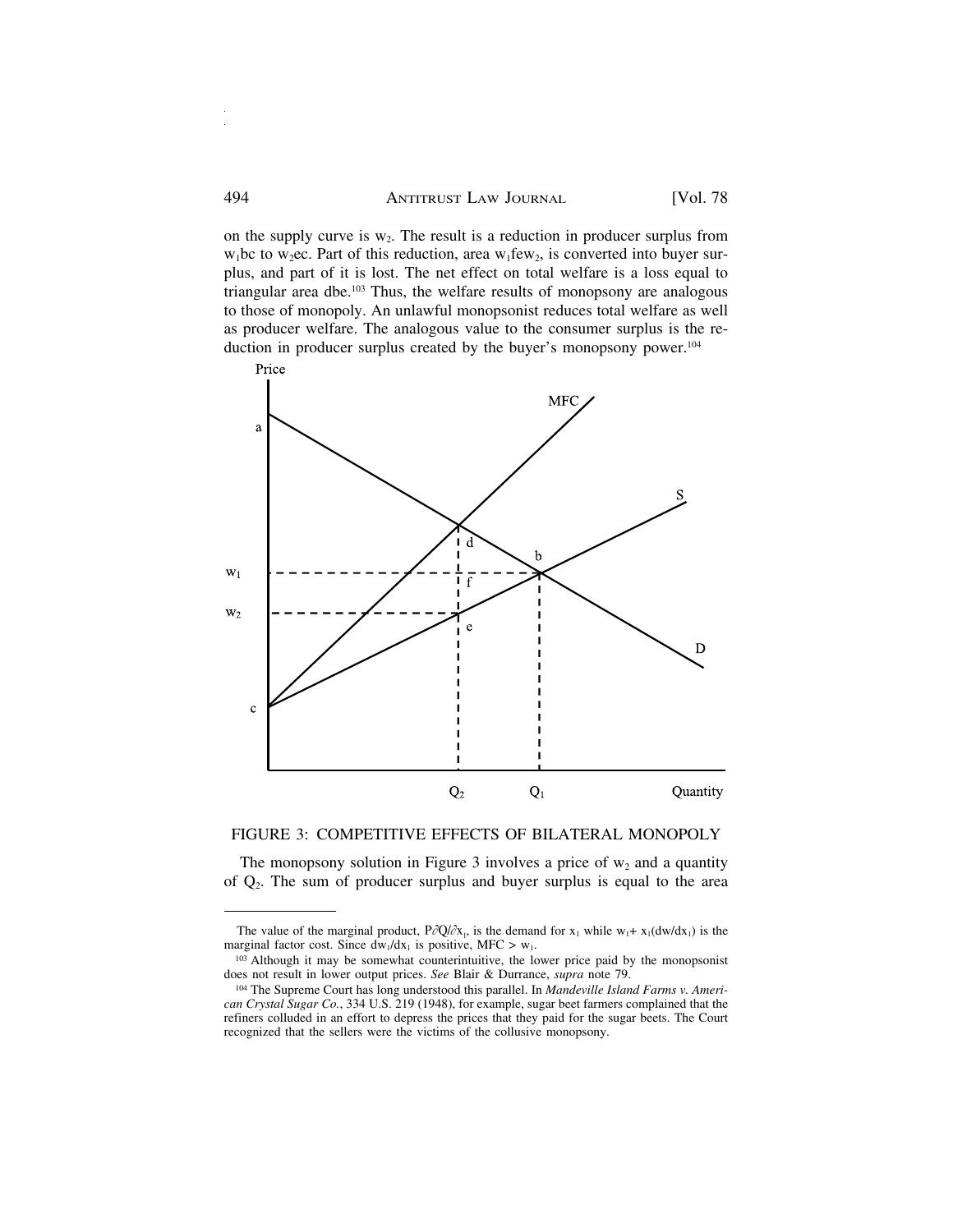adec. When the sellers unite through an agreement or a merger, there is monopoly on the selling side and monopsony on the buying side of the market. This is what is known as bilateral monopoly.105 The usual marginal analysis fails us here. Neither the monopolist nor the monopsonist can exploit its market power in the usual way.106 Normally, a monopolist exploits its power by restricting its output, thereby raising price above the competitive level. The monopsonist curtails its purchases and thereby reduces price below the competitive level. It is clear that these efforts are in conflict. Unilateral efforts to maximize profits will be futile. The solution is cooperation rather than conflict. The buyer and the seller will cooperate to maximize their profits.

It is clear from Figure 3 that the total surplus will be maximized by exchanging  $Q_1$  rather than  $Q_2$ . The total surplus will be equal to the triangular area abc. Since no other volume of output can generate more total surplus, no other quantity makes economic sense. The parties will agree on that quantity and then negotiate over the sharing of the resulting surplus. In a bilateral monopoly, the price is not a rationing device. In other words, it does not lead to increases or decreases in the quantity supplied or purchased. The quantity  $(Q_1)$ is determined before the maximized surplus is split. The price is then just a means of sharing the jointly maximized surplus. One price that does just that is  $w_1$ , but there are many other prices that can be used to split the surplus. In the case of a merger of sellers that were previously being exploited by a monopsonist, one would expect the price to rise. This price increase, however, should be of no competitive concern because the price does not ration; it allocates the surplus between the buyer and seller.

#### B. ANTITRUST POLICY ANALYSIS

The cartel agreement or merger to monopoly that creates a bilateral monopoly results in an increase in total surplus and, therefore, would seem to survive a rule of reason test where the goal is total welfare. It is, of course, somewhat disconcerting to endorse monopoly in order to create countervailing power when monopsony is present. But here we began with a lawful monopsony. From the perspective of total welfare, a horizontal agreement or a merger to monopoly is desirable.<sup>107</sup>

<sup>105</sup> *See, e.g.*, Appalachian Coals, Inc. v. United States, 288 U.S. 344, 370–71 (1933) (describing a bilateral monopoly involving bituminous coal producers who created an exclusive joint selling agency for what the coal producers agreed would be the best possible price).

<sup>106</sup> Technically, the monopolist has no supply function, so the monopsonist cannot move along what is not there. Similarly, the monopsonist has no demand function, so the monopolist cannot move along what is not there. *See* JAMES M. HENDERSON & RICHARD E. QUANDT, MICROECONOMIC THEORY 222–26 (3d ed. 1980).

<sup>107</sup> This issue is controversial, to say the least. *See* Tom Campbell, *Bilateral Monopoly in Mergers*, 74 ANTITRUST L.J. 521 (2007) (arguing in favor of such mergers). *But see* Jonathan B. Baker, Joseph Farrell & Carl Shapiro, *Merger to Monopoly to Serve a Single Buyer: Comment*,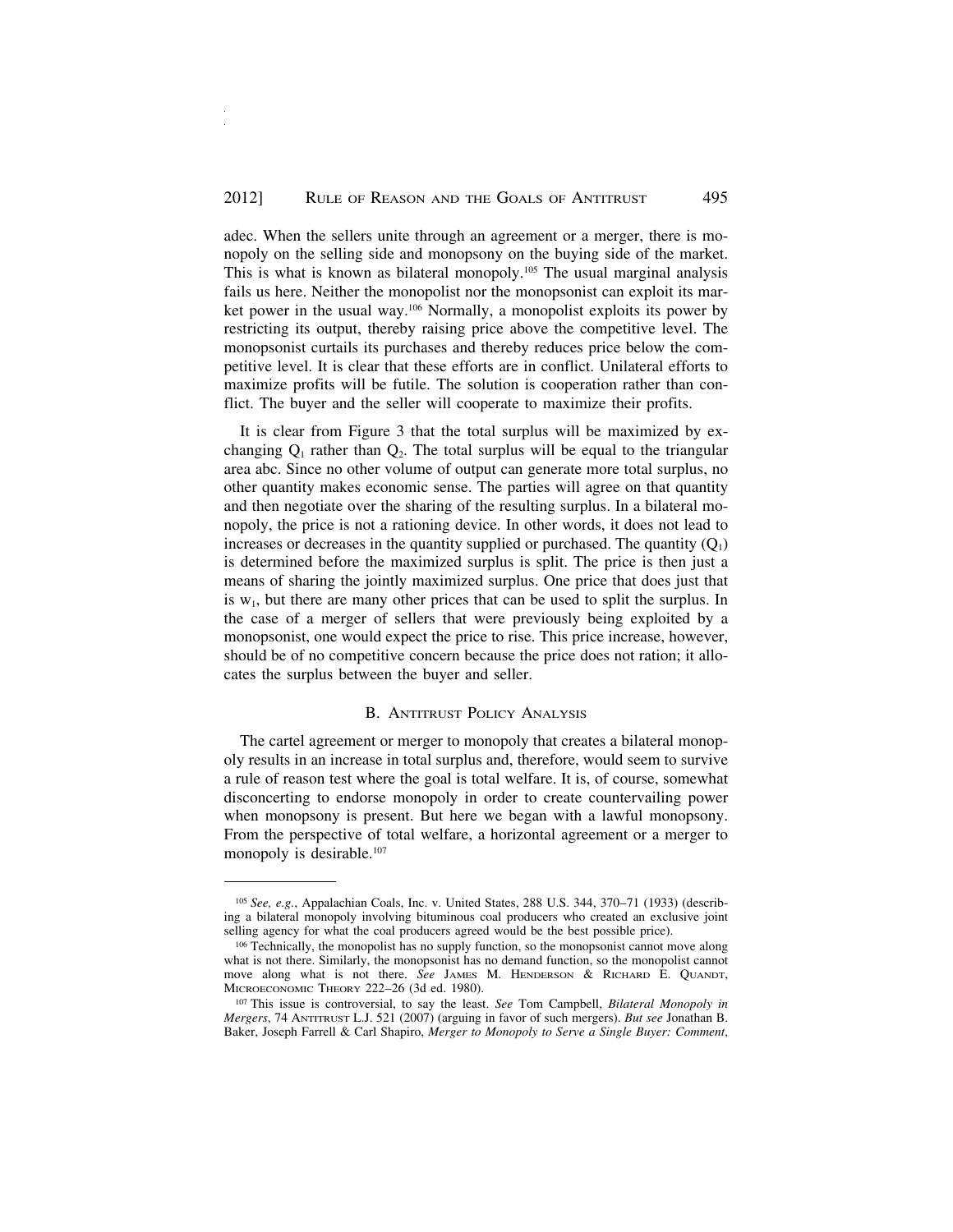#### 496 **ANTITRUST LAW JOURNAL** [Vol. 78]

If the goal being pursued is consumer welfare, or in other settings producer welfare, then whether the agreement or the merger to monopoly (or monopsony) passes a rule of reason test does not depend on the consumer price. What matters is the impact on consumer (or producer) surplus. In the case we have analyzed, producers joined together to offset monopsony power, which was presumed to be lawful. Whether the action of the producers is reasonable depends on what happens to consumer surplus. If it rises or remains unchanged, then the producers' behavior is reasonable. If it falls, then that behavior is unreasonable on this standard even though the impact on total welfare is positive. On an a priori basis, the effect on consumer surplus is uncertain because the precise split of the total surplus is indeterminate.

Once the bilateral monopoly structure is in place, the parties rationally agree to the quantity that maximizes total surplus. There are two boundary cases in the subsequent negotiation over price. At one extreme, the price will be so high that the monopolist extracts the entire surplus. At the other extreme, the price is so low that the monopsonist extracts the entire surplus. Any price between these extremes will divide the surplus between the buyer and seller. Any of these prices is a possible solution and, therefore, the effect on buyer surplus or producer surplus is indeterminate.

The change from the monopsony structure to bilateral monopoly is Kaldor-Hicks efficient since the total surplus rises. The sellers join forces through an agreement or a merger to improve producer surplus. This necessarily requires an increase in price, but consumer surplus can rise even at a higher price. Due to the increase in total surplus, both producer surplus and consumer surplus may rise. This, of course, makes a rule of reason inquiry focused on a consumer surplus standard difficult.

#### C. PHYSICIAN COOPERATIVE BARGAINING

As we have seen above, cooperative efforts that stop far short of an actual merger to monopoly may yield total welfare gains if they create a bilateral monopoly. Such gains may result when, for example, health care providers bargain cooperatively with health insurers.<sup>108</sup> Notwithstanding these potential efficiency gains, cooperation among health care providers to bargain with health insurers over reimbursement rates has been condemned as a violation of Section 1 by the FTC.

<sup>75</sup> ANTITRUST L.J. 637 (2008) (strongly disagreeing with Campbell). For a general discussion of the role of countervailing buyer power in merger analysis, see John B. Kirkwood, *Powerful Buyers and Merger Enforcement*, 92 B.U. L. REV. (forthcoming 2012).

<sup>108</sup> *See* Roger D. Blair & Kristine L. Coffin, *Physician Collective Bargaining: State Legislation and the State Action Doctrine*, 26 CARDOZO L. REV. 1731 (2005); Roger D. Blair & Jill Boylston Herndon, *Physician Cooperative Bargaining Ventures: An Economic Analysis*, 71 ANTITRUST L.J. 989 (2004).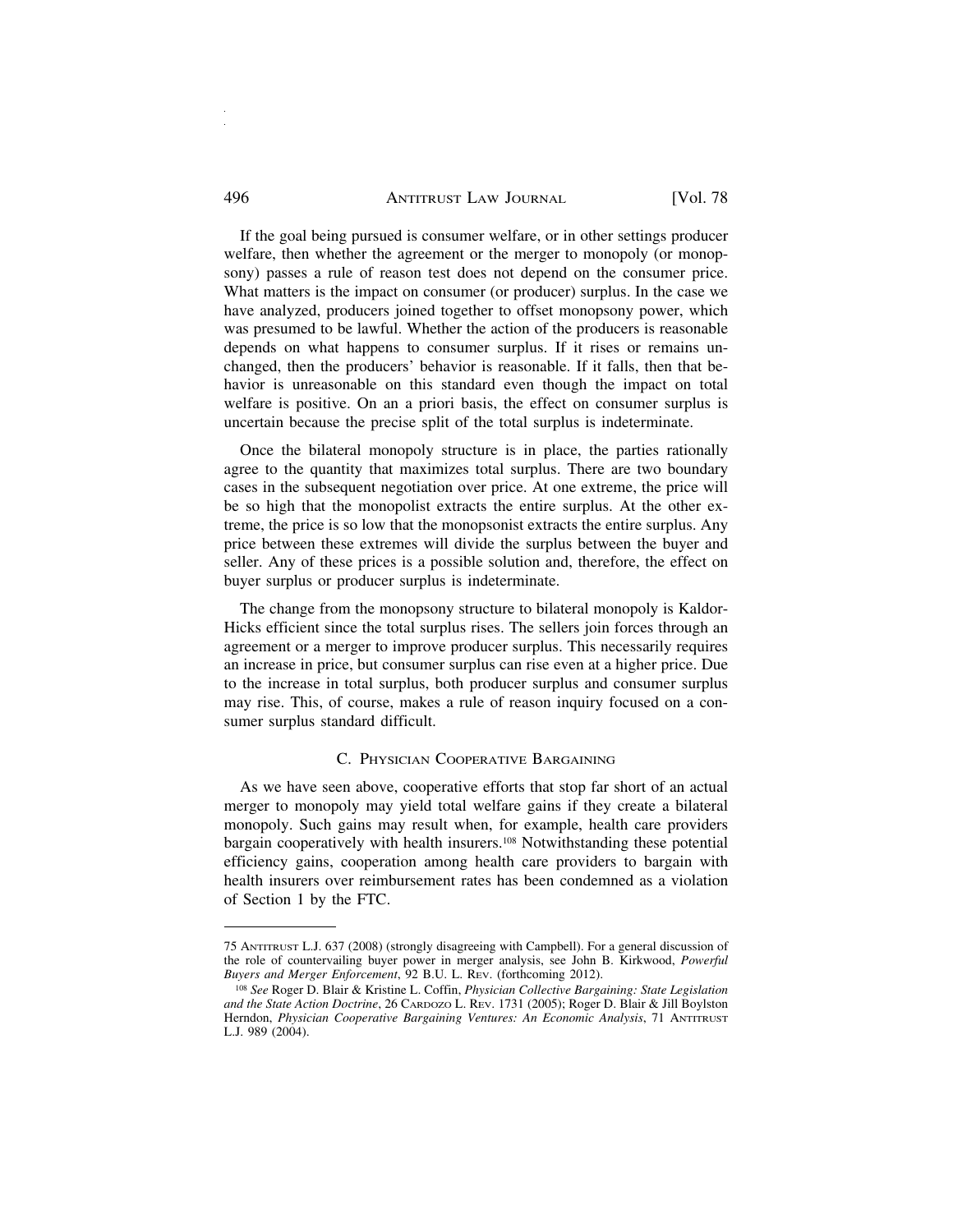For example, when hospitals and primary care physicians in southwestern Minnesota joined forces through the Minnesota Rural Health Cooperative (MRHC) to negotiate reimbursement rates with (possibly powerful) health insurers, the FTC filed suit.<sup>109</sup> The parties entered into a consent order on June 18, 2010, which prohibits the members of the MRHC from continuing their joint efforts. Faced with repeated challenges and recognizing their potential antitrust liability, physicians have appealed to both federal and state legislatures for an antitrust exemption. Federal efforts have failed so far, but there has been some success at the state level. The FTC has advised against such legislation and remains skeptical that monopsony power actually exists.<sup>110</sup>

#### D. A CAVEAT ON COUNTERVAILING POWER

This analysis cannot be extended too far. For example, one might use this analysis to argue in favor of collusion among sellers to offset collusion among buyers. The theoretical argument still holds, but the obvious antitrust response is to defeat the buyer cartel. The case against merger to monopoly to defeat a buyer cartel is even stronger because the monopoly would be permanent while a buyer cartel may not be permanent.111 If a merger were permitted and the buying cartel fell apart, we would then have the monopoly outcome with its Kaldor-Hicks inefficiency and associated welfare losses.

#### IV. RESTRAINTS WITHOUT ALLOCATIVE INEFFICIENCY

In this section, we examine restraints that have purely distributional effects. On total welfare grounds, they are unobjectionable, but they are clearly objectionable on consumer welfare grounds. Condemnation of these practices can only be justified if the correct standard is consumer welfare.

Some horizontal restraints are structured in such a way that there is no allocative inefficiency—at least not immediately—but there is a substantial distributive impact on the victims of the restraint. These restraints appear to be welfare-neutral in a Kaldor-Hicks framework since the winners could compensate the losers and not be worse off. At the same time, if the winners actually compensated the losers, they would be no better off. The bottom line is that the total surplus does not change—only the distribution of that surplus changes. If the standard of unreasonableness relies on total welfare, these restraints would pass muster. On the basis of consumer welfare, however, these restraints would fail. In this section, we illustrate this problem with all-or-

<sup>111</sup> *Id*.

<sup>109</sup> *See* Minn. Rural Health Coop., FTC Docket No. 05-0199 (Jan. 8, 2010). The FTC has responded similarly in other cases. *See, e.g.*, N. Tex. Specialty Physicians, FTC Docket No. 021- 0075 (Sept. 17, 2003); Mem'l Hermann Health Network, FTC Docket No. 031-0001 (Nov. 25, 2003).

<sup>110</sup> BLAIR & HARRISON, *supra* note 48, at 211.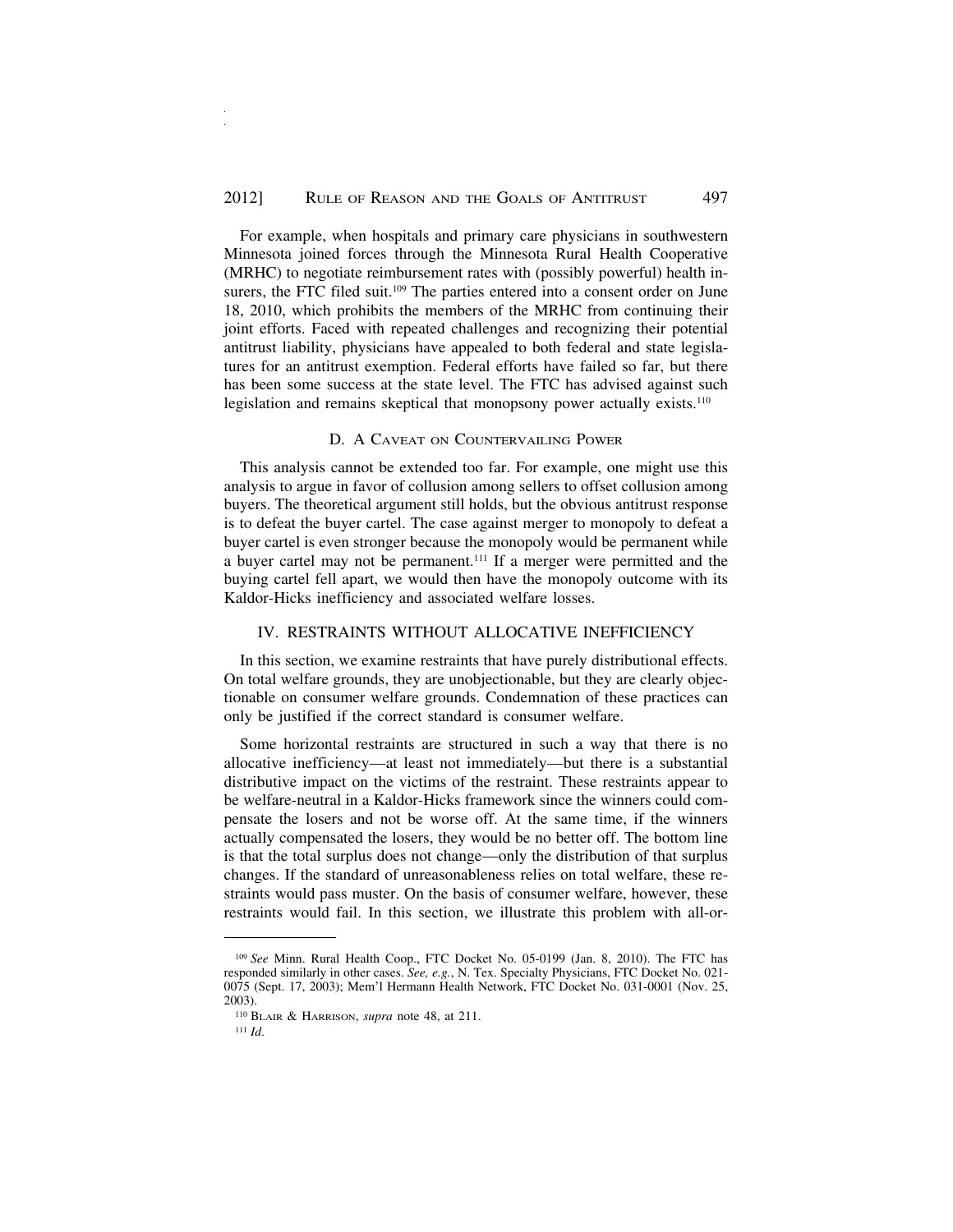none offers, two-part pricing, and bid rigging in single-item English auctions. In each case, the pricing would be permissible if done unilaterally, but would be unlawful per se if it were the product of horizontal collusion.

#### A. ALL-OR-NONE OFFERS

In some circumstances, ostensible competitors can collude and impose allor-none offers.112 Here we examine the behavior of colluding sellers, but analogous results flow from collusion among buyers.113 In either case, there is no allocative inefficiency because the solution involves the competitive output. For a seller cartel, we illustrate this result in Figure 4.

The usual demand curve is represented by D and the associated marginal revenue is represented by MR. Long-run supply (LRS) and long-run marginal cost (LMC) are assumed to be constant.114 The competitive solution results in a price of  $P_1$  and a quantity of  $Q_1$ . In the cartel solution, price rises to  $P_2$  and quantity falls to  $Q<sub>2</sub>$ . This behavior reduces, but does not completely eliminate, consumer surplus. It also involves the usual allocative inefficiency, which is measured as the deadweight welfare loss.115

If the cartel can make all-or-none offers, the choice available to consumers is altered in a significant way.116 Normally, consumers observe the price and can buy as much or as little as they want, which is why consumers buy  $Q_1$ when the price is  $P_1$  but only  $Q_2$  when the price is  $P_2$ . In an all-or-none offer, the seller offers to sell a specific quantity at a specific price. The buyer either accepts that offer or buys nothing at all. It is in the buyer's interest to accept that offer provided that consumer surplus does not fall below zero.

In Figure 4, the cartel will offer to sell  $Q_1$  at a price of  $P_2$ . The gain in consumer surplus on the first  $Q_2$  units is just offset by the loss in consumer surplus by having to buy an additional  $Q_1 - Q_2$  units at the monopoly price. That is, area  $abP_2$  is just equal to area bcd.

The result of this all-or-none offer is a price of  $P_2$ , which is the usual monopoly price, and the competitive quantity  $Q_1$ . There is no allocative ineffi-

<sup>112</sup> *See e.g.*, Sony Elecs., Inc. v. Soundview Tech., Inc., 157 F. Supp. 180, 184–88 (D. Conn. 2001).

<sup>113</sup> *See* BLAIR & HARRISON, *supra* note 48, at 50–53 (analyzing buyer cartels); Jill Boylston Herndon, *Health Insurer Monopsony Power: The All-Or-None Case*, 21 J. HEALTH ECON. 197 (2002) (analyzing buyer cartels in the health care sector).

<sup>114</sup> Horizontal supply results from constant input prices and access by all firms to the same production technology. Industry output then changes with the expansion or contraction in the number of firms in the industry.

<sup>115</sup> This welfare loss is captured by the triangle bde. *See* Part III (Fig. 3) above.

<sup>116</sup> *See* MILTON FRIEDMAN, PRICE THEORY 15–16 (1976) (analyzing the all-or-none demand curve).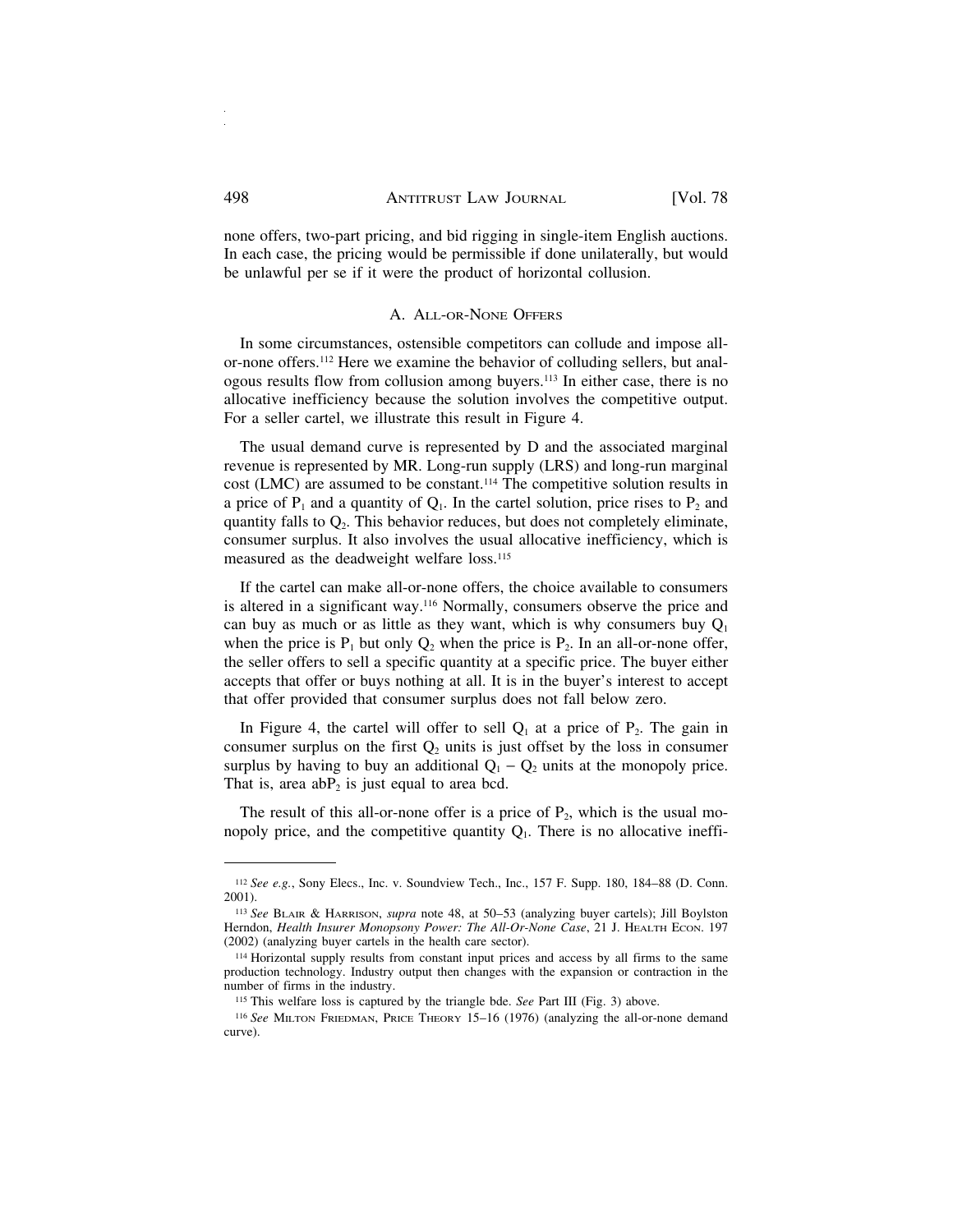ciency and, therefore, no total welfare loss. The effect is purely distributive.117 With competition, consumer surplus is equal to area  $adP_1$ , but with cartelization that area becomes profit for the colluding sellers.





#### B. TWO-PART PRICING<sup>118</sup>

Collusion among sellers can also lead to two-part pricing.119 In this case, the buyer pays a lump-sum access fee and then can buy as much or as little as he or she wants at a price (i.e., a user fee) equal to marginal cost, which would be

<sup>&</sup>lt;sup>117</sup> This is strictly true only when the cartel makes no mistake on its price and quantity offer. If the offer leads to a quantity below  $Q_1$ , there will be some allocative inefficiency. Over time, this should be corrected because the cartel can earn more profits by getting to the competitive quantity.

<sup>118</sup> There are many examples of two-part pricing. Tennis clubs often have annual dues as well as a charge for court time. Netflix has monthly fees and user fees equal to a marginal cost of zero.

<sup>119</sup> *See* Walter Y. Oi, *A Disneyland Dilemma: Two-Part Tariffs for a Mickey Mouse Monopoly*, 85 Q.J. Econ. 77 (1971) (introducing the model). In the antitrust case law context, this is a theory at play in *FTC v. H.J. Heinz Co*., 246 F.3d 708 (D.C. Cir. 2001). *See* Gregory J. Werden, *Monopsony and the Sherman Act: Consumer Welfare in a New Light*, 74 ANTITRUST L.J. 707, 731 (2007) (analyzing the two-part pricing theory in *Heinz*).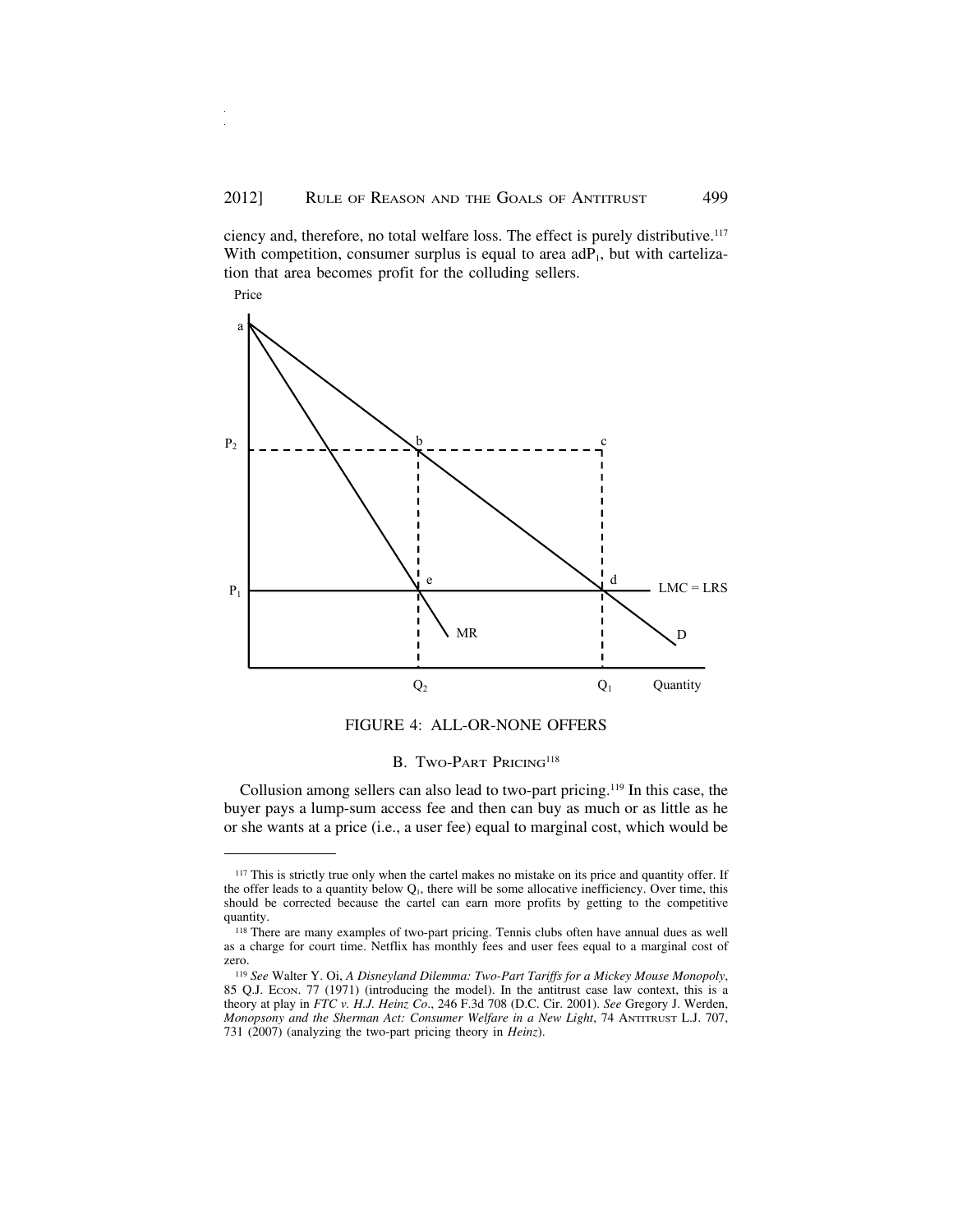the competitive price.<sup>120</sup> Again, there is no apparent allocative inefficiency. This pricing strategy is illustrated in Figure 5.



#### FIGURE 5: TWO-PART PRICING

Demand of a consumer is given by D and the marginal cost of producing the good is represented by MC. The competitive price would be equal to  $P_1$ , which is equal to marginal cost. The quantity consumed is  $Q_1$ . The consumer surplus is equal to the triangular area  $abP_1$  and producer surplus is equal to zero.

If collusion permits two-part pricing, the sellers will be able to charge an access fee equal to the consumer surplus (area  $abP_1$ ) and guarantee a user fee equal to marginal cost. Thus, output remains at  $Q_1$  and the user fee is  $P_1$ . The

<sup>120</sup> This simple solution assumes that all consumers have identical demands. If they do not, two-part pricing becomes much more complicated. The simple case is used here to illustrate rule of reason problems.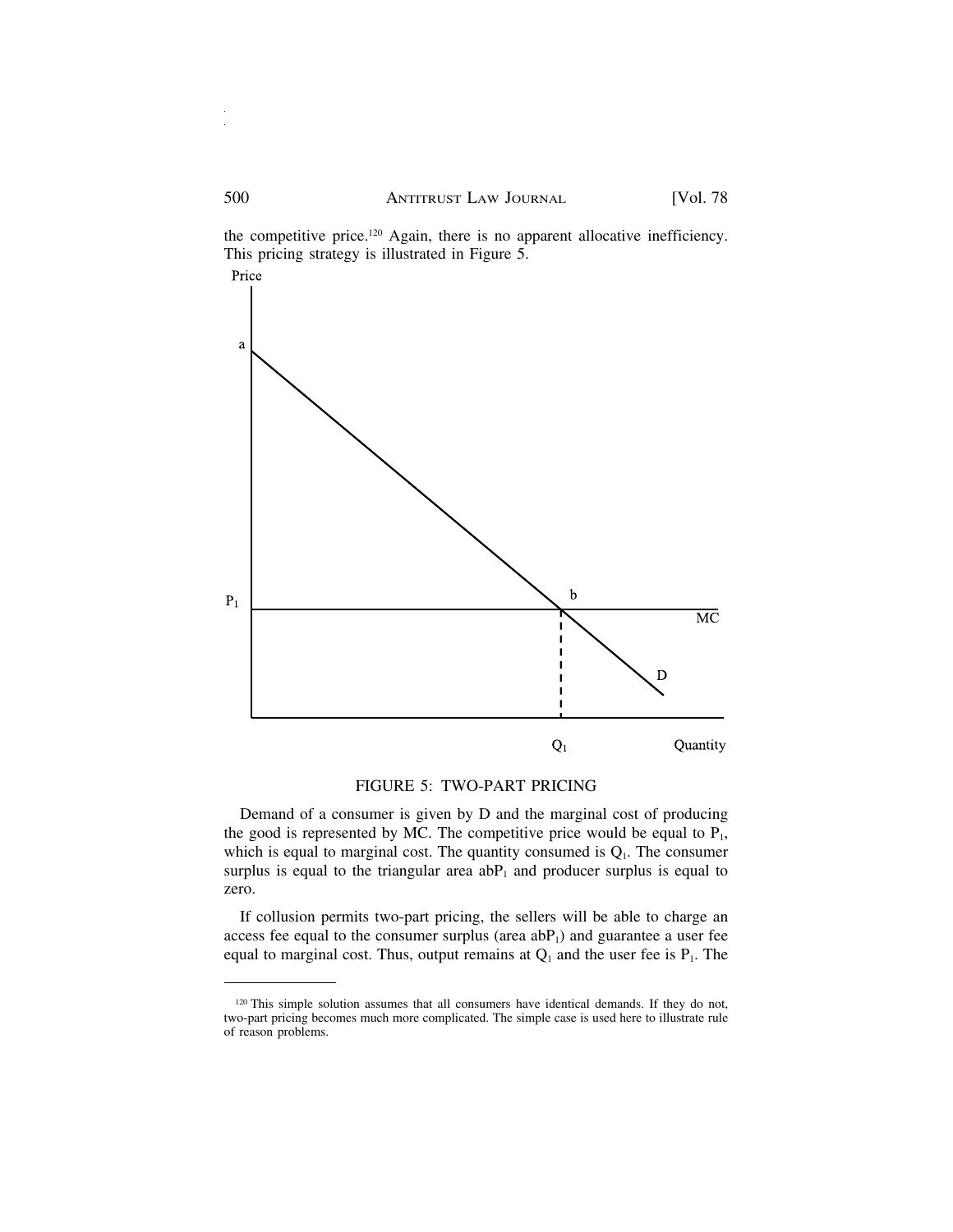entire consumer surplus has been extracted through the access fee. There is no allocative inefficiency since the competitive quantity is consumed. The impact of the collusion is purely distributional since consumer surplus is now zero.

#### C. COLLUSION IN BIDDING

In an English auction, an item is offered for sale and potential buyers offer ascending bids for the item. The final price is determined by the highest bidder.121 Collusion among buyers at an English auction can lead to a redistribution of surplus without any apparent allocative inefficiency.122 Suppose that a single item is being sold at auction. If all bidders have common values, competition among them will drive the price up to that value in an ascending-price English auction. If the seller's reserve price is below that common value, the item will be sold and the seller will enjoy surplus equal to the difference between the competitive price and the reserve price, which is the lowest price that the seller accepts. Anything above the reserve price confers surplus on the seller.

Collusion among bidders will lead to a price at or just barely above the seller's reserve price. The seller will still sell the item, but all (or nearly all) of the surplus goes to the colluding buyers who share it in some fashion. In this case, there is no allocative inefficiency, but there are dramatic distributive consequences.123

#### D. ANTITRUST POLICY DILEMMA

The collusive practices we have examined in this section are per se violations of Section 1 of the Sherman Act. None of them is ancillary to a legiti-

<sup>&</sup>lt;sup>121</sup> There is an enormous theoretical literature on auctions. *See, e.g.*, Louis PHLIPS, THE Eco-NOMICS OF IMPERFECT INFORMATION 89–121 (1988); Paul Klemperer, *Auction Theory: A Guide to the Literature*, 13 J. ECON. SURVS. 227 (1999).

<sup>122</sup> Robert C. Marshall & Leslie M. Marx, *Inefficiency of Collusion at English Auctions*, Con-TRIB. THEORETICAL ECON. (2004); *see also* BLAIR & HARRISON, *supra* note 48, at 50–53 (examining bidder cartels); Masaki Aoyagi, *Bid Rotation and Collusion in Repeated Auctions*, 112 J. ECON. THEORY 79 (2003) (examining buyer collusion in the auction context); Robert C. Marshall & Michael J. Meurer, *Bidder Collusion and Antitrust Law: Refining the Analysis of Price Fixing to Account for the Special Features of Auction Markets*, 72 ANTITRUST L.J. 83 (2004); R. Preston McAfee & John McMillan, *Bidding Rings*, 82 AM. ECON. REV. 579 (1992); Marc S. Robinson, *Collusion and the Choice of Auction*, 16 RAND J. ECON. 141, 143 (1985). For empirical papers on auction collusion, see, e.g., Peter Cramton & Jesse A. Schwartz, *Collusive Bidding: Lessons from the FCC Spectrum Auctions*, 17 J. REG. ECON. 229 (2000); and Rieko Ishii, *Favour Exchange in Collusion: Empirical Study of Repeated Procurement Auctions in Japan*, 27 INT'L J. INDUS. ORG. 137 (2009).

<sup>123</sup> The case law regarding collusion among bidders traces back to *United States v. Addyston Pipe & Steel Co.*, 85 F. 271 (6th Cir. 1898), *aff'd as modified*, 175 U.S. 211 (1899). In some cases, there are social benefits to collusion among bidders in auctions. Marshall & Meurer, *supra* note 122, at 99–100.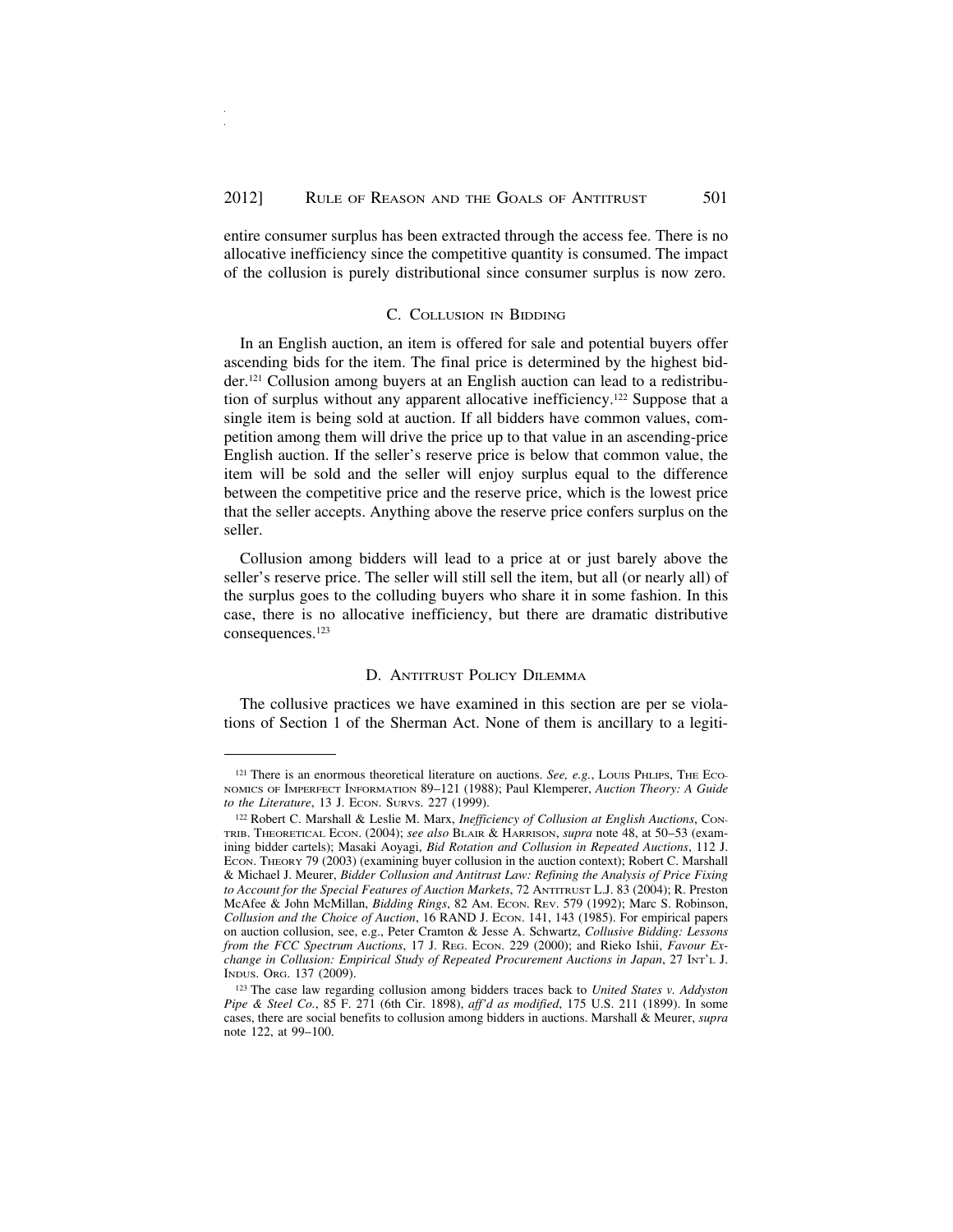mate business venture, which can provide antitrust shelter in some cases.<sup>124</sup> Instead, each can be characterized as a "naked" restraint of trade. These practices are presumed to be unreasonable and, therefore, unlawful. But each practice involves no allocative inefficiency and, therefore, the practices are not inefficient based on the Kaldor-Hicks criterion. On total welfare grounds, there appears to be nothing to condemn. In fact, the conspirators could argue with some justification that they have not restrained trade. After all, the competitive quantity is transacted in each instance and, therefore, there is no total welfare loss.

From the perspective of consumer welfare, these practices are easy to condemn. Collusion that permits all-or-none offers or two-part pricing leaves consumers with no consumer surplus and clearly makes them worse off. When the buyers collude to make all-or-none offers or to rig bids at auctions, all producer surplus is removed. While there have been a number of courts that have treated buyer side collusion differently because the harm does not reach consumers, who receive lower prices,<sup>125</sup> this treatment in the case law is not uniform. When examining collusion among buyers, it is the consumers that are colluding, so the court must examine the welfare of the sellers.126

In the cases considered above, a total welfare standard does not provide a sufficient foundation for condemning these practices under a rule of reason analysis. In these cases, unreasonableness and, therefore, unlawfulness must be based on considerations of the distributive consequences of the restraints.

The case law in the United States has been silent on the appropriate welfare standard in the context of mergers involving significant efficiencies, but also corresponding increases in price. The welfare standard applied in Canada lies somewhere between a consumer and a total welfare standard.127 In *Superior Propane*, the Canadian Competition Tribunal undertook an analysis that weighed both producer surplus and consumer surplus in a merger that resulted

<sup>124</sup> See Gregory J. Werden, *The Ancillary Restraints Doctrine After Dagher*, 8 SEDONA CONF. J. 17 (2007) (examining the ancillary restraints doctrine).

<sup>125</sup> See Hillary Greene, *Non-Per Se Treatment of Buyer Price-Fixing in Intellectual Property Settings*, 2011 DUKE L. & TECH. REV. 4, 13 (2011).

<sup>126</sup> From *Mandeville Island Farms v. American Crystal Sugar Co.*, a monopsony case involving sugar beet farmers, we may infer that such collusive monopsony behavior would be condemned under a total welfare standard. 334 U.S. 219, 236 (1948) ("The [Sherman Act] does not confine its protection to consumers, or to purchasers, or to competitors, or to sellers. Nor does it immunize the outlawed acts because they are done by any of these.").

<sup>127</sup> Comm'r of Competition v. Superior Propane Inc., [2000] C.C.T.D. No. 15, 7 C.P.R. (4th) 385 (Can. Comp. Trib.) (original decision); [2001] 3 F.C. 185 (Fed. Ct. App.) (first Court of Appeal decision), *available at* http://reports.fja.gc.ca/fc/2001/pub/v3/2001fc28500.html; [2002] C.C.T.D. No. 10, 18 C.P.R. (4th) 417 (Can. Comp. Trib.) (redetermination); [2003] 3 F.C. 529 (Fed. Ct. App.) (second Court of Appeal decision), *available at* http://reports.fja.gc.ca/fc/2003/ pub/v3/2003fc31974.html.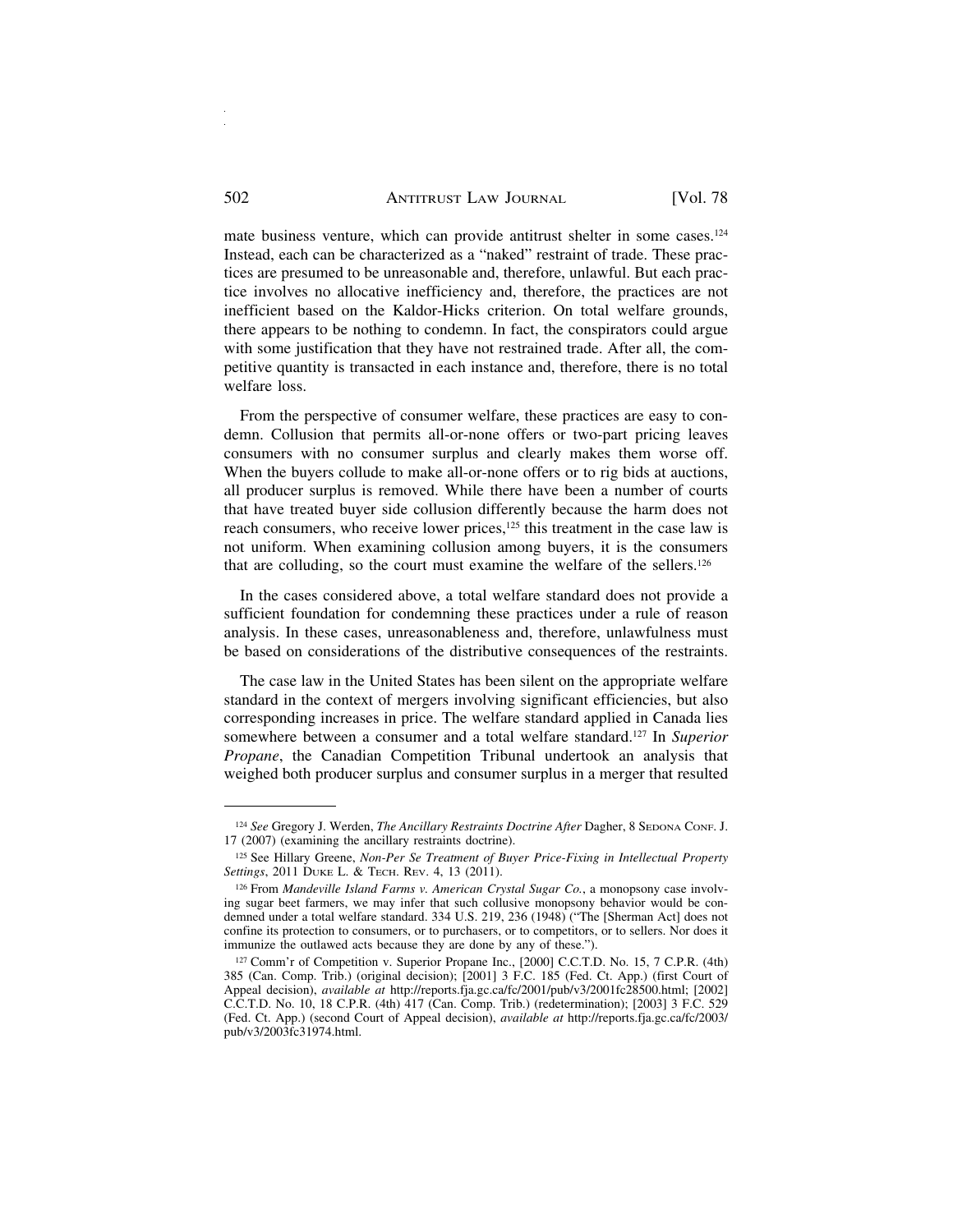in an increase in price along with merger-based savings that resulted from redundancies in management, back office, and staff.128

The way to undertake merger analysis that would incorporate a total welfare approach in the United States would be to ex ante estimate the price increase and demand function (the difference in prices and quantities, controlling for other things that cause changes). Companies relying upon a total welfare analysis would need to show specific cost savings that are real and that cannot be realized in the absence of the merger. In this situation there are winners and losers. Under the Kaldor-Hicks criterion, if the winners (the producers) can compensate the losers (the consumers), then the merger is welfare enhancing and should be approved.129

While it might be possible for a party to use such a total welfare analysis utilizing the language of Section 10 of the 2010 Merger Guidelines, in a litigated case we think that case law will be slow to develop in this area. Few mergers get litigated on the merits, due to issues, such as short financing windows, the uncertainty that mergers create for employees of the target firm, the benefits of settlement with the agencies via a consent decree, the risk appetite of the acquirer, and the fact that many acquirers are concerned only about their specific deal and not about creating good case law. As a result, to the extent that agencies push to embrace total welfare explicitly, we believe that this may occur by virtue of the decisions the antitrust agency makes regarding whether or not to allow a merger.

#### V. CONCLUSION

Under the antitrust laws, *reasonableness* is what separates lawful from unlawful restraints or business conduct. If a business practice is reasonable, it is lawful; if it is unreasonable, it is unlawful. Obviously, a crucial first step in evaluating the reasonableness of a business practice is identifying a standard of reasonableness. Since the Sherman Act's text offers no guidance, we naturally turn to the Supreme Court for instruction. As we found in Part II, however, the standard of reasonableness adopted by the Supreme Court is ambiguous. Based on some recent opinions, one might conclude that the impact on consumer welfare will dictate the result. But others might just as easily conclude that total welfare is the guide. From an economic perspective, we advocate total welfare as the standard. It is essential for the Supreme Court to

<sup>128</sup> *See* Thomas W. Ross & Ralph A. Winter, *The Efficiency Defense in Merger Law: Economic Foundations and Recent Canadian Developments*, 72 ANTITRUST L.J. 471, 487–94 (2005) (exploring the implications of this case and noting that the analysis undertaken was problematic in many respects).

<sup>&</sup>lt;sup>129</sup> Under total welfare, the producers *could* compensate the consumers because with significant enough cost savings, producers and consumers will still be better off even if Kaldor-Hicks does not require it.